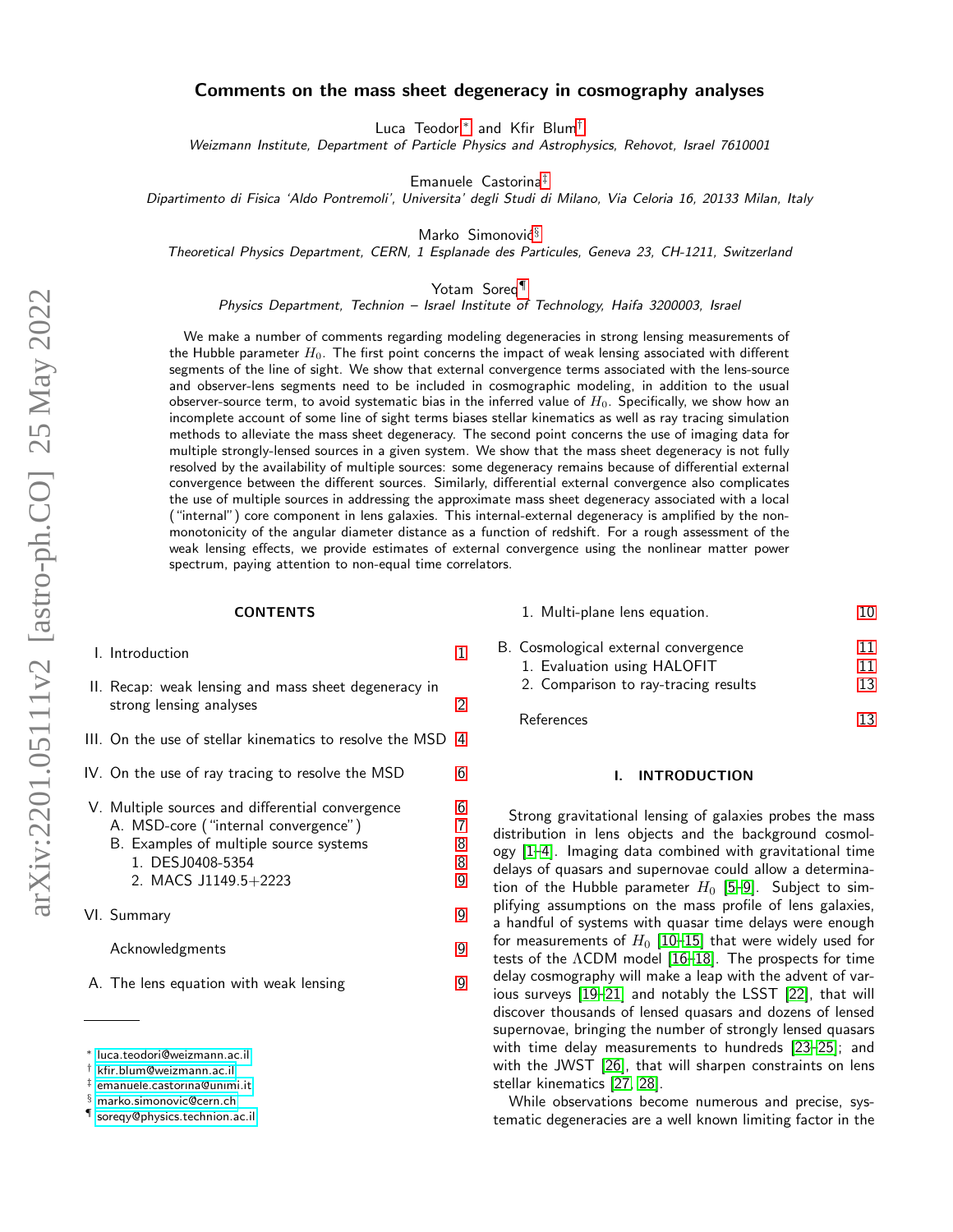interpretation of lensing data [\[29](#page-14-13)[–33\]](#page-14-14). For example, relaxing some of the simplifying assumptions made in [\[10–](#page-14-1)[15\]](#page-14-2), a possible tension between the value of  $H_0$  inferred via lensing and via large-scale structure (LSS) analyses [\[34–](#page-14-15)[36\]](#page-14-16) may be replaced by a core feature in the lenses [\[37,](#page-14-17) [38\]](#page-14-18). It is clear that a careful account of modeling degeneracies will be crucial to take advantage of the progress in observations.

In this paper we comment on certain modeling degeneracies that affect the connection of imaging, time delay, and kinematics with physical information on lens profiles and cosmology. Several aspects of our discussion have been considered in the past at various levels of detail (see, e.g. [\[29,](#page-14-13) [30,](#page-14-19) [32,](#page-14-20) [39\]](#page-14-21), and notably the discussion in [\[38\]](#page-14-18)). However, as we show, recent cosmography campaigns still do not account for the degeneracy in full.

The outline of the paper is as follows. In Sec. [II](#page-1-0) we review cosmological weak lensing effects [\[40,](#page-14-22) [41\]](#page-14-23), that are intertwined with the strong lensing reconstruction problem via the mass sheet degeneracy (MSD).

In Sec. [III](#page-3-0) we show a limitation in using kinematics data to alleviate the MSD. The problem is that weak lensing entails three distinct effects, coming from the source-observer segment, the source-lens segment, and the lens-observer segment of the line of sight (LOS). Omitting shear for a moment, these effects are summarised by three convergence terms:  $\kappa^{\rm s},\ \kappa^{\rm ls},\,$  and  $\kappa^{\rm l}$ , respectively. In general, different combinations of  $\kappa^{\mathrm{s}}$ ,  $\kappa^{\mathrm{ls}}$ , and  $\kappa^{\mathrm{l}}$  enter into the bias in  $H_0$ and into the interpretation of kinematics data. To ameliorate this ambiguity, imaging+kinematics analyses such as [\[10](#page-14-1)[–15,](#page-14-2) [28,](#page-14-12) [38\]](#page-14-18) should introduce nuisance parameters for  $\kappa^{\rm ls}$  and  $\kappa^{\rm l}$ , in addition to  $\kappa^{\rm s}$ .

In Sec. [IV](#page-5-0) we discuss the use of ray tracing simulations to obtain an observationally-informed theoretical prior on the weak lensing correction. We note that accounting for the full bias in  $H_0$  requires that the ray tracing be used to extract all of  $\kappa^{\rm s}$ ,  $\kappa^{\rm ls}$ , and  $\kappa^{\rm l}$ . Existing analyses [\[10](#page-14-1)[–15\]](#page-14-2) neglected the  $\kappa^{\rm ls}$  and  $\kappa^{\rm l}$  terms, possibly resulting in residual bias to their inferred value of  $H_0$ .

In Sec. [V](#page-5-1) we consider systems with multiple sources. This is a timely problem because analyses of multiple sources in cluster lens systems are advancing [\[9\]](#page-14-0), and the situation also occurs in some galaxy lenses [\[12,](#page-14-24) [42\]](#page-14-25), where we can expect significant observational progress with the advent of new surveys [\[23,](#page-14-8) [24,](#page-14-26) [43\]](#page-14-27). We show that the MSD associated with weak lensing is not resolved by multiple sources, and clarify what imaging data does measure: a certain differenceof-differences of convergence terms. This combination of convergence terms is not the same one that enters the  $H_0$ reconstruction problem. To mitigate the MSD, theoretical estimates of the weak lensing effect must be input to the analysis, similarly (although not precisely the same) to the way it needs to be input in systems with a single source. Multi-source analyses such as Ref. [\[9\]](#page-14-0) should be adjusted to include this effect.

In Sec. VA we consider the so-called internal MSD. Specifically, we are thinking of the impact of a sub-dominant core component in the density profile of lens galaxies, which could act as an approximate version of the MSD [\[32,](#page-14-20) [37\]](#page-14-17).

We show that imaging data by itself cannot distinguish a core deformation of the intrinsic lens model, from an adjustment of weak external convergence. Interestingly, this statement remains true even when multiple sources are available. Introducing theoretical estimates of weak lensing, it should indeed become possible to identify a core effect if the magnitude of the convergence term associated with the core is parametrically larger than that expected theoretically from weak lensing. However, we point out an important dilution factor that makes this distinction potentially difficult. In Sec. [V B](#page-7-0) we estimate the effect for two sample systems.

A related discussion of the multi-source MSD was given in [\[44](#page-14-28)[–46\]](#page-14-29). The main difference between that work and ours here, is that [\[44–](#page-14-28)[46\]](#page-14-29) considered the role of intermediate sources as additional deflectors, that must be modeled separately from the main lens, and that exhibit a residual multi-lens version of the MSD. We comment on this point in App. [A.](#page-8-3) It does not replace our discussion, but adds another layer of complexity in the modeling.

We summarise in Sec. [VI.](#page-8-1) In App. [A](#page-8-3) we give a brief derivation of the weak lensing correction in strong lensing systems. In App. [B](#page-10-0) we provide estimates of weak external convergence using the nonlinear matter power spectrum and paying attention to non-equal time correlators that arise due to projection. We use these computations for a rough assessment of the effect. This is enough for illustrating our main points in this paper, although direct weak lensing surveys or ray tracing techniques, specifically designed to match the bias of the field containing individual strong lensing systems [\[47](#page-14-30)[–55\]](#page-15-0), are probably mandatory for more accurate analyses.

### <span id="page-1-0"></span>II. RECAP: WEAK LENSING AND MASS SHEET DEGENERACY IN STRONG LENSING ANALYSES

Consider a gravitational lens system with  $N$  sources, located at redshifts  $z_i, \; i=1,\ldots,N.$  The deflection angle caused by the lens (main deflector) relative to source  $i$  reads

$$
\vec{\alpha}_i(\vec{\theta}) = \frac{1}{\pi} \int d^2 \theta' \frac{\vec{\theta} - \vec{\theta'}}{|\vec{\theta} - \vec{\theta'}|^2} \kappa_i(\vec{\theta}'). \tag{1}
$$

Here  $\kappa_i(\vec{\theta})$  is the convergence,

$$
\kappa_i(\vec{\theta}) = \frac{\Sigma\left(d_{\rm A}(0, z_{\rm l})\vec{\theta}\right)}{\Sigma_{\rm crit}(z_{\rm l}, z_i)},\tag{2}
$$

 $\Sigma(\vec{x})$  is the surface mass density of the lens computed at proper position  $\vec{x}$  transverse to the observer-lens line of sight,  $\Sigma_{\rm crit}(z_{\rm l},z_i)$  is the critical density (we use natural units with  $c = 1$ ),

$$
\Sigma_{\rm crit}(z_1, z_i) = \frac{1}{4\pi G} \frac{d_{\rm A}(0, z_i)}{d_{\rm A}(0, z_1) d_{\rm A}(z_1, z_i)},\tag{3}
$$

 $d_A(z_0, z_e)$  is the angular diameter distance from an emitter at redshift  $z_{\rm e}$  to an observer at  $z_{\rm o}$ , and  $z_i,\,z_{\rm l}$  are the redshifts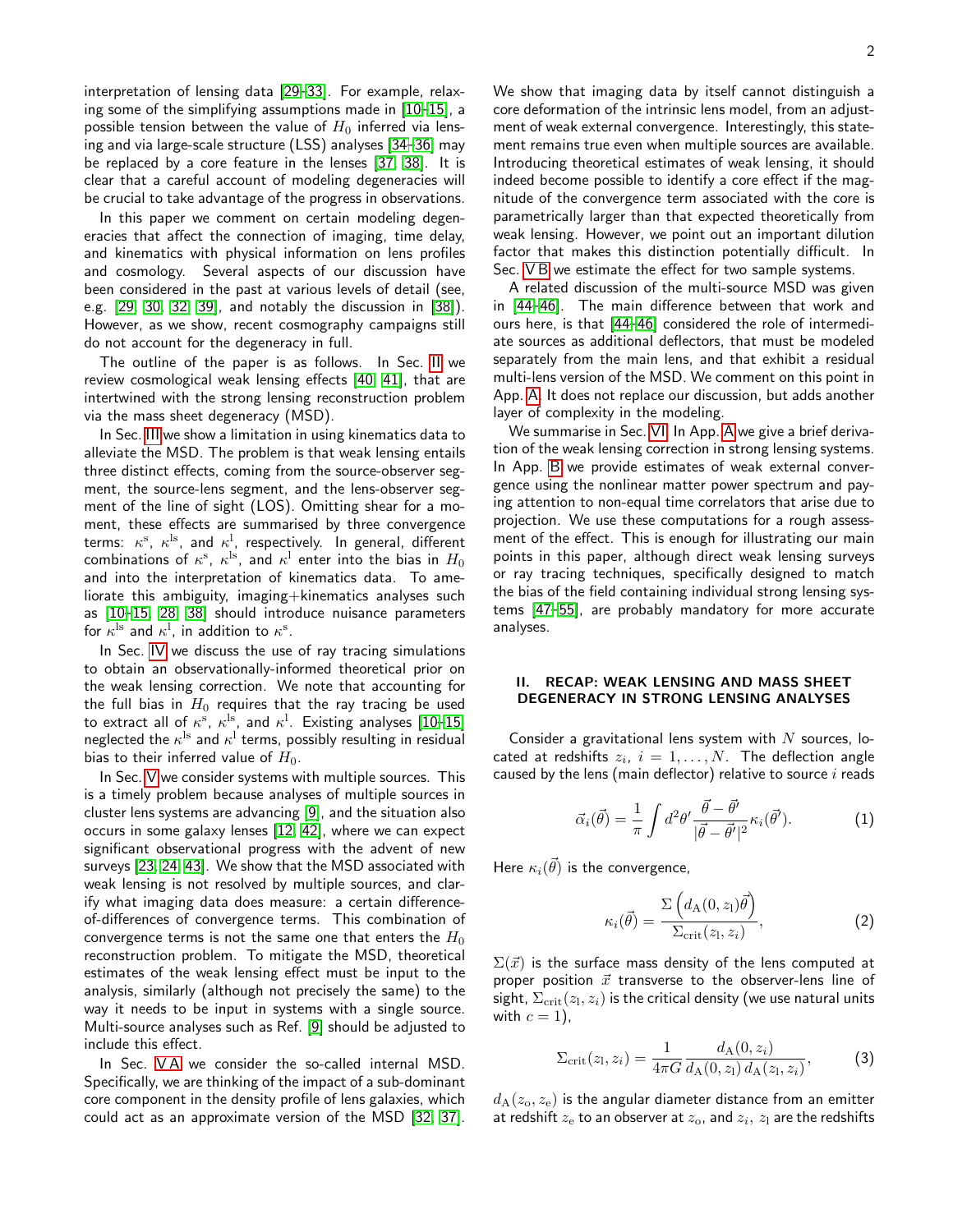of the  $i$ -th source and of the lens, respectively. Notice that we can write

<span id="page-2-0"></span>
$$
\vec{\alpha}_i(\vec{\theta}) = C_i \vec{\alpha}_1(\vec{\theta}), \ C_i := \frac{d_{\rm A}(0, z_1) d_{\rm A}(z_1, z_i)}{d_{\rm A}(0, z_i) d_{\rm A}(z_1, z_1)}.
$$
 (4)

That is, the deflection angle affecting the  $i$ -th source is a scaled version of the deflection angle affecting the 1st source. When we discuss the internal lens model in what follows it would be convenient to highlight  $\vec{\alpha}_1$ , understanding that  $\vec{\alpha}_i$  follows by Eq. [\(4\)](#page-2-0).

In writing  $\vec{\alpha}(\vec{\theta})$  we think of the main deflector as a localised concentration of mass (localised compared with cosmological distances), assuming that  $\alpha(\vec{\theta}) \rightarrow 0$  for  $|\vec{\theta}|$  much larger than the Einstein angle of the system,  $|\vec{\theta_{\mathrm{E}}} |$ , defined  $via<sup>1</sup>$  $via<sup>1</sup>$  $via<sup>1</sup>$ 

<span id="page-2-3"></span>
$$
\vec{\alpha}(\vec{\theta}_{\mathcal{E}}) = \vec{\theta}_{\mathcal{E}}.\tag{5}
$$

Weak lensing from large scale structure in the intervening space between the sources, the lens, and the observer, modifies the lens equation by introducing external convergence and shear. These modifications must be taken into account in lensing analyses [\[56\]](#page-15-1). In the tidal approximation, the lens equation becomes [\[41,](#page-14-23) [44,](#page-14-28) [45,](#page-14-31) [47,](#page-14-30) [57–](#page-15-2)[59\]](#page-15-3) (see also App. [A\)](#page-8-3)

$$
\vec{\beta}_i = (1 - \kappa_i^s)(\mathbb{I} + \Gamma_i^s)\vec{\theta}
$$

$$
-(1 - \kappa_i^{ls})(\mathbb{I} + \Gamma_i^{ls})C_i\vec{\alpha}_1((1 - \kappa^l)(\mathbb{I} + \Gamma^l)\vec{\theta}),
$$
(6)

where  $\kappa_i^{\mathrm{r}}$  are external convergence factors for source  $i,$ 

$$
\Gamma_i^{\mathrm{r}} = -\begin{pmatrix} \gamma_1^{\mathrm{r},i} & \gamma_2^{\mathrm{r},i} \\ \gamma_2^{\mathrm{r},i} & -\gamma_1^{\mathrm{r},i} \end{pmatrix} \tag{7}
$$

is the reduced shear matrix, and the superscript  $r = 1$ , s, ls indicates observer-lens, observer-source, and lens-source lines of sight.

Compared with the internal convergence  $\kappa_i$ , which is of order unity near the Einstein angle  $\kappa_i(\vec{\theta}_{{\rm E},i})~=~{\cal O}(1),$ the weak lensing terms are small, typically in the range  $|\gamma^{\text{r,i}}|, |\kappa^{\text{r}}_i| \sim 0.01 - 0.1$ . In App. [B](#page-10-0) we estimate their magnitude; a typical result is illustrated in Fig. [1.](#page-2-2) We show the root mean square (RMS) values of  $\kappa^{\rm l,s,ls}$ , which are cosmological random variables. The shear terms  $\gamma_{1,2}^{\rm l,s,ls}$  scale similarly. For coherence with the tidal approximation, in the following we will mostly keep first order in  $\kappa^{\text{r},i}, \ \gamma^{\text{r},i}_{1,2}.$  We assume that the large-scale structure producing the weak lensing is distributed over cosmological scales  $\gtrsim 1$  Mpc (compared with the galactic scale  $\ll 1$  Mpc of the primary lens that produces  $\vec{\alpha}_i$ ), thus the weak lensing terms are approximated as constants over the angular range containing the strong lensing image information.

For simplicity of notation, we define

$$
(1 - \kappa_i^{\mathbf{r}})(\mathbb{I} + \Gamma_i^{\mathbf{r}}) \simeq \mathbb{I} - (\mathbb{I}\kappa_i^{\mathbf{r}} - \Gamma_i^{\mathbf{r}}) =: \mathbb{I} - M_i^{\mathbf{r}}.
$$
 (8)



<span id="page-2-2"></span>FIG. 1. RMS external convergence terms, for lens redshift  $z_1 = 0.59$ , presented as functions of the source redshift  $z_s$ . The orange band around  $\kappa^{\mathrm{s}}$  shows a rough estimate of the theoretical uncertainty, obtained by varying the cutoff of the matter power spectrum calculation from  $k_\mathrm{cutoff}\ =\ 5\ \mathrm{Mpc}^{-1}$  to  $20\ \mathrm{Mpc}^{-1};$ the default in the calculation is  $10\,\,{\rm Mpc}^{-1}.$  Modifying  $k_{\rm cutoff}$ has a similar effect on the other weak convergence terms in the plot. Details of the calculation are given in App. [B.](#page-10-0) Note that  $\kappa^{\rm s}, \kappa^{\rm ls}, \kappa^{\rm l}$  are statistically independent (albeit correlated) cosmological random variables; thus, for example, the RMS value of  $\kappa^{\mathrm{s}}-\kappa^{\mathrm{l}}$  is not simply shifted by a constant from the RMS value of  $\kappa^{\mathrm{s}}$ , even though the RMS of  $\kappa^{\mathrm{l}}$  is a constant (given that the plot is done at constant fixed  $z_1$ ). Note that this plot is not expected to be accurate beyond the  $\mathcal{O}(1)$  level. More accurate results would require ray tracing techniques to capture bias from excess of structure along the LOS  $[47-55]$  $[47-55]$ . Code:  $\Omega$ .

<span id="page-2-6"></span>Note that  $M_i^{\mathrm{s}}$  and  $M_i^{\mathrm{ls}}$  carry the source label  $i$ , while  $M^{\mathrm{l}}$ is common to all sources. With this notation, we can write a weak lensing-modified lens equation as

<span id="page-2-4"></span>
$$
\vec{\beta}_i = \vec{\theta} - \vec{\tilde{\alpha}}_i(\vec{\theta}),\tag{9}
$$

$$
\vec{\tilde{\alpha}}_i(\vec{\theta}) = (\mathbb{I} - M_i^{\text{ls}}) C_i \vec{\alpha}_1 ((\mathbb{I} - M^1)\vec{\theta}) + M_i^{\text{s}} \vec{\theta}. \tag{10}
$$

The modified deflection angle  $\vec{\alpha}$  contains a mixture of terms, some local to the lens and some coming from weak lensing. Thus  $\vec{\tilde{\alpha}}(\vec{\theta})$ , in general, does not decay at large  $|\theta|$ ; instead, it satisfies  $\vec{\tilde{\alpha}}_i(\vec{\theta}) \rightarrow M_i^{\mathrm{s}} \vec{\theta}.$ 

The time delay between images  $A$  and  $B$  (associated, e.g., to a time-variable quasar) of source  $i$  is [\[45,](#page-14-31) [58,](#page-15-4) [60,](#page-15-5) [61\]](#page-15-6) (see also App. [A\)](#page-8-3)

<span id="page-2-5"></span>
$$
\Delta t_{AB}^i = D_{\text{dt}}^i \Delta \tau_{AB}^i,
$$
\n
$$
\Delta \tau_{AB}^i = \frac{1}{2} \vec{\theta}_A^T (\mathbb{I} - M_i^{\text{s}} - M^{\text{l}} + M_i^{\text{ls}}) \vec{\theta}_A
$$
\n
$$
- \vec{\beta}^T (\mathbb{I} - M^{\text{l}} + M_i^{\text{ls}}) \vec{\theta}_A - \psi_i ((\mathbb{I} - M^{\text{l}}) \vec{\theta}_A)
$$
\n
$$
- \{A \leftrightarrow B\}.
$$
\n(12)

Here  $D_{\rm dt}^i$  is the time-delay distance [\[62\]](#page-15-7),

$$
D_{\rm dt}^i := (1+z_{\rm l}) \frac{d_{\rm A}(0,z_{\rm l}) d_{\rm A}(0,z_{\rm i})}{d_{\rm A}(z_{\rm l},z_{\rm i})} \propto \frac{1}{H_0},\qquad(13)
$$

and  $\psi_i(\vec{\theta}) = C_i \psi_1(\vec{\theta})$  is the intrinsic lensing potential, defined via  $\vec{\nabla}\psi_i(\vec{\theta})=\vec{\alpha}_i(\vec{\theta}).$  In this analyses we do not ex-

<span id="page-2-1"></span><sup>&</sup>lt;sup>1</sup> The definition of  $\vec{\theta}_{\rm E}$  in Eq. [\(5\)](#page-2-3) applies for axisymmetric lenses, but may not apply for arbitrary lens mass distributions. This subtlety is not important for our analysis.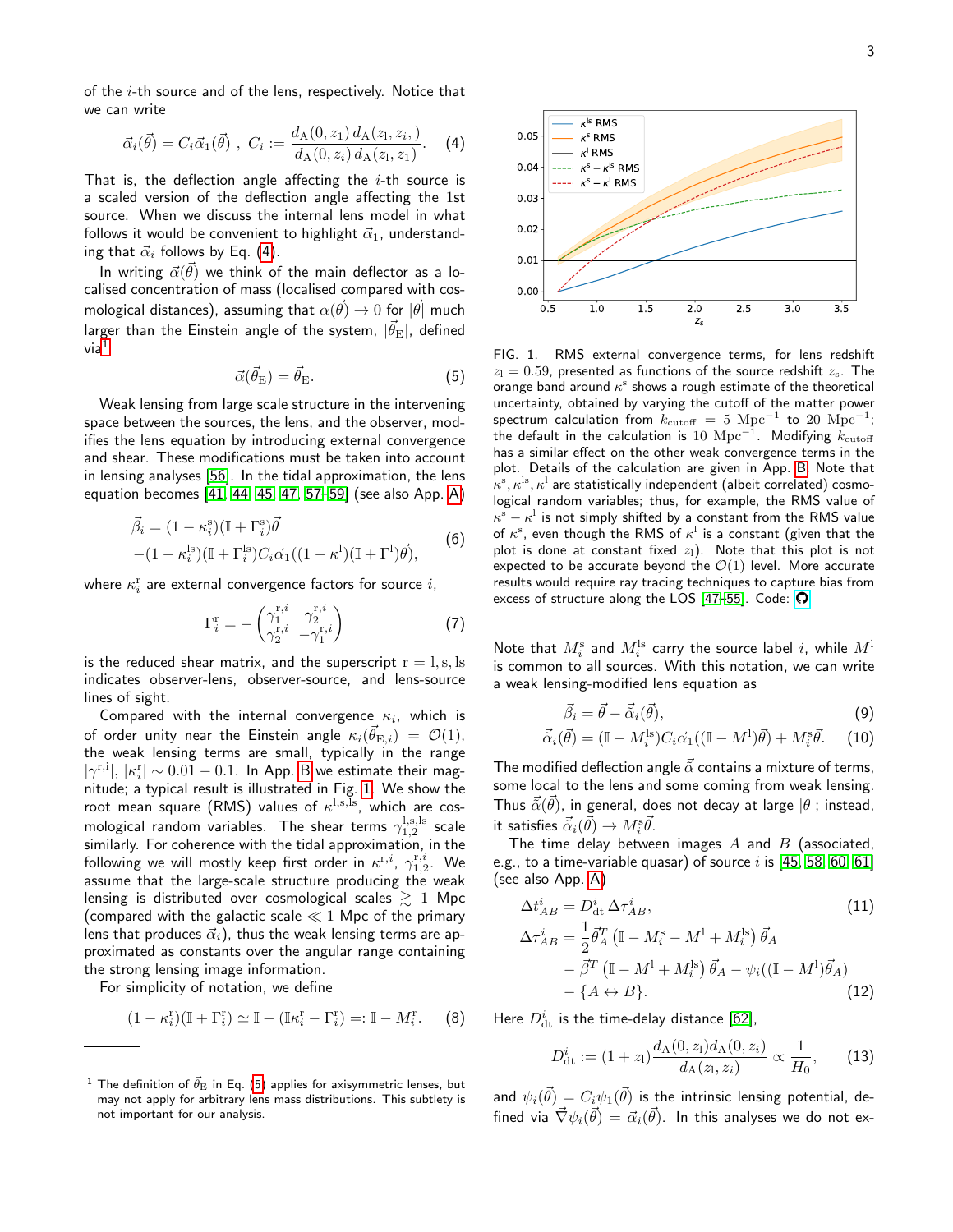4

plore the possibility of obtaining time-delay data for more than one source. Thus, we will drop the source index  $i$  on  $\Delta \tau_{AB}$ .

The MSD affecting the lensing reconstruction problem [\[63\]](#page-15-8) is usually represented by replacing, in Eqs. [\(9\)](#page-2-4) and [\(10\)](#page-2-4),

<span id="page-3-1"></span>
$$
\vec{\beta}_i \longmapsto \vec{\beta}_i^{\lambda} = \lambda \vec{\beta}_i, \tag{14}
$$

$$
\vec{\tilde{\alpha}}_i(\vec{\theta}) \longmapsto \vec{\tilde{\alpha}}_i^{\lambda}(\vec{\theta}) = \lambda \vec{\tilde{\alpha}}_i(\vec{\theta}) + (1 - \lambda)\vec{\theta}, \quad (15)
$$

where  $\lambda$  is an arbitrary real parameter. (More general degeneracies exist [\[64](#page-15-9)[–66\]](#page-15-10), but for our main points it is enough that we restrict ourselves to Eqs. [\(14-15\)](#page-3-1).) Image coordinates  $\vec{\theta}$  and magnification ratios are invariant under Eqs. [\(14-15\)](#page-3-1). However, time delays are affected, and therefore, so is the inference of  $H_0$ .

Eqs. [\(14-15\)](#page-3-1) imply a degeneracy in the modeling of weak lensing data, coupled with a reparameterization of the model describing the "intrinsic" deflection angle  $\vec{\alpha}_1$ . Infinitely many different reparameterizations of  $M_i^{\rm r}$  and  $\vec{\alpha}_1$  can produce Eqs. [\(14-15\)](#page-3-1). In considering these possibilities we assume that lens and source redshifts are measured perfectly, so the cosmological functions  $C_i$  are known without appreciable uncertainty (given a cosmological model).

Because of the inhomogeneous term  $(1 - \lambda)\vec{\theta}$  in Eq. [\(15\)](#page-3-1), it is natural to associate the MSD with a reinterpretation of the inhomogeneous observer-source weak lensing term in Eq. [\(10\)](#page-2-4), via  $M_i^{\rm s} \,\longmapsto\, M_i^{\rm s, \lambda} = \lambda_{\rm s} M_i^{\rm s} + (1-\lambda_{\rm s})\mathbb{I}$ . However, the interpretation is coupled to additional degeneracies with  $M_i^{\rm ls}$  and  $M^{\rm l}$  . It is convenient to parameterize the combined degeneracy by allowing  $M_i^{\rm ls}$  and  $M^{\rm l}$  to also be adjusted, alongside an adjustment of the intrinsic lens model and the modeled source coordinates:

<span id="page-3-2"></span>
$$
M_i^{\rm s} \longmapsto M_i^{\rm s,\lambda} = \lambda_{\rm s} M_i^{\rm s} + (1 - \lambda_{\rm s}) \mathbb{I},\tag{16}
$$

$$
M_i^{\rm ls} \longmapsto M_i^{\rm ls, \lambda} = \lambda_{\rm ls} M_i^{\rm ls} + (1 - \lambda_{\rm ls}) \mathbb{I}, \tag{17}
$$

$$
M^{1} \longmapsto M^{1,\lambda} = \lambda_{1} M^{1} + (1 - \lambda_{1}) \mathbb{I}, \tag{18}
$$

$$
\vec{\beta}_i \longmapsto \vec{\beta}_i^{\lambda} = \lambda_{\rm s} \vec{\beta}_i,\tag{19}
$$

$$
\vec{\alpha}_1(\vec{\theta}) \longmapsto \vec{\alpha}_1^{\lambda}(\vec{\theta}) = \lambda_s \lambda_{\text{ls}}^{-1} \vec{\alpha}_1(\lambda_1^{-1} \vec{\theta}), \tag{20}
$$

$$
\psi_1(\vec{\theta}) \longmapsto \psi_1^{\lambda}(\vec{\theta}) = \lambda_s \lambda_{ls}^{-1} \lambda_l \psi_1(\lambda_l^{-1} \vec{\theta}). \tag{21}
$$

Here  $\lambda_{\rm s}, \lambda_{\rm ls}$ , and  $\lambda_{\rm l}$  are independent parameters. Note that Eq. [\(16\)](#page-3-2) (for example) amounts to  $\kappa_i^{\rm s} \,\longmapsto\, \kappa_i^{\rm s, \lambda} = \lambda_{\rm s} \kappa_i^{\rm s} \,+\,$  $(1 - \lambda_{\rm s}), \ \Gamma_i^{\rm s}, \longmapsto \Gamma_i^{\rm s, \lambda} = \lambda_{\rm s} \Gamma_i^{\rm s}.$ 

Inserting Eqs. [\(19-21\)](#page-3-2) into Eq. [\(12\)](#page-2-5), we see that the dimensionless time delay  $\Delta \tau_{AB}$  of the transformed model changes according to (see [\[38\]](#page-14-18) for an earlier discussion):

$$
\Delta \tau_{AB} \longmapsto \Delta \tau_{AB}^{\lambda} = \lambda_{\rm s} \lambda_{\rm ls}^{-1} \lambda_{\rm l} \Delta \tau_{AB}.
$$
 (22)

Thus, a readjustment of the lensing model according to Eqs. [\(16-19\)](#page-3-2) entails a reinterpretation of the inferred value of  $H_0$ . Since  $H_0$  is inferred from the measured time delays  $\Delta t_{AB}$  and the model dimensionless time delay  $\Delta \tau_{AB}$  via  $H_0 \propto \Delta \tau_{AB}/\Delta t_{AB}$ , we have:

$$
H_0 \longmapsto H_0^{\lambda} = \lambda_{\rm s} \lambda_{\rm ls}^{-1} \lambda_{\rm l} H_0. \tag{23}
$$

We would like to emphasize that the availability of multiple sources does not, by itself, ameliorate the MSD: as far as imaging information is considered, the modeling degeneracy expressed by Eqs. [\(16-21\)](#page-3-2) remains exact. It simply amounts to a simultaneous reinterpretation of the weak lensing variables affecting all of the sources. (The same conclusion, with a different version of the MSD and a discussion of intermediate sources as additional strong lenses for background sources, was reached in Refs. [\[44,](#page-14-28) [45\]](#page-14-31).) We return to this point in Sec. [V.](#page-5-1)

In the absence of a direct measurement of weak lensing applicable to the field of view of the strong lensing system, the only way to ameliorate the MSD is by appealing to theoretical estimates of the magnitude of weak lensing variables. For example, a theoretical estimate of the expected possible magnitude of  $\kappa^{\mathrm{s}}_i$ , as shown in Fig. [1,](#page-2-2) could constrain the conceivable range of  $1 - \lambda_s$  in Eq. [\(16\)](#page-3-2): for some systems, an additive shift of order  $|1 {-} \lambda_{\rm s}| \approx 0.1$  in  $\kappa^{\rm s} _i$  may be difficult to justify from a cosmological point of view. In App. [B](#page-10-0) we estimate some of these theoretical constraints.

# <span id="page-3-0"></span>III. ON THE USE OF STELLAR KINEMATICS TO RESOLVE THE MSD

In an imaging analysis, if only a single source is available (say  $i = 1$ ), one can use Eqs. [\(16-21\)](#page-3-2) with the choice

$$
\lambda_{\rm s} = \frac{1}{1 - \kappa^{\rm s}}, \quad \lambda_{\rm ls} = \frac{1}{1 - \kappa^{\rm ls}}, \quad \lambda_{\rm l} = \frac{1}{1 - \kappa^{\rm l}}, \quad (24)
$$

to eliminate all of  $\kappa^{\rm s},\,\kappa^{\rm ls},$  and  $\kappa^{\rm l}$  from the modeling. For this reason, the task of extracting lensing information in imaging data is often performed ignoring external convergence [\[10–](#page-14-1) [15\]](#page-14-2). (The details of how shear is modeled [\[67\]](#page-15-11) will not be important for the discussion in this section.)

Suppose we denote the fit result for the "intrinsic deflection angle" in such an analysis by  $\vec{\alpha}^{\rm model}(\vec{\theta}).$  By "eliminating external convergence from the equations", we mean that the fit looks for a deflection angle model  $\vec{\alpha}^{\rm model}(\vec{\theta})$ which goes to zero at large  $|\vec{\theta}|$ , possibly up to a uniform shear term  $\Gamma^{\rm s}\vec{\theta}.$  Eq. [\(20\)](#page-3-2) implies that  $\vec{\alpha}^{\rm model}(\vec{\theta})$  is related to the true underlying physical intrinsic deflection angle by

<span id="page-3-4"></span>
$$
\vec{\alpha}^{\text{model}}(\vec{\theta}) = \frac{1 - \kappa^{\text{ls}}}{1 - \kappa^{\text{s}}} \vec{\alpha}((1 - \kappa^{\text{l}})\vec{\theta}), \tag{25}
$$

where  $\kappa^{\rm s, ls, l}$  are the true physical values of the weak lensing terms. Given a measurement of the physical image time delays, and deriving the dimensionless time delay  $\Delta \tau^{\rm model}_{AB}$ from  $\vec{\alpha}^{\rm model},$  one can extract an inferred result  $H_0^{\rm model},$ which is related to the truth value  $H_0$  by [\[38\]](#page-14-18)

<span id="page-3-3"></span>
$$
H_0^{\text{model}} = \frac{1 - \kappa^{\text{ls}}}{(1 - \kappa^{\text{s}})(1 - \kappa^{\text{l}})} H_0. \tag{26}
$$

The usual challenge of the weak lensing MSD for cosmography is to constrain the correction factor  $(1 - \kappa^{\rm ls}) / [(1 - \kappa^{\rm ls})]$  $\kappa^{s}(1-\kappa^{l})\approx 1+\kappa^{s}+\kappa^{l}-\kappa^{ls}.$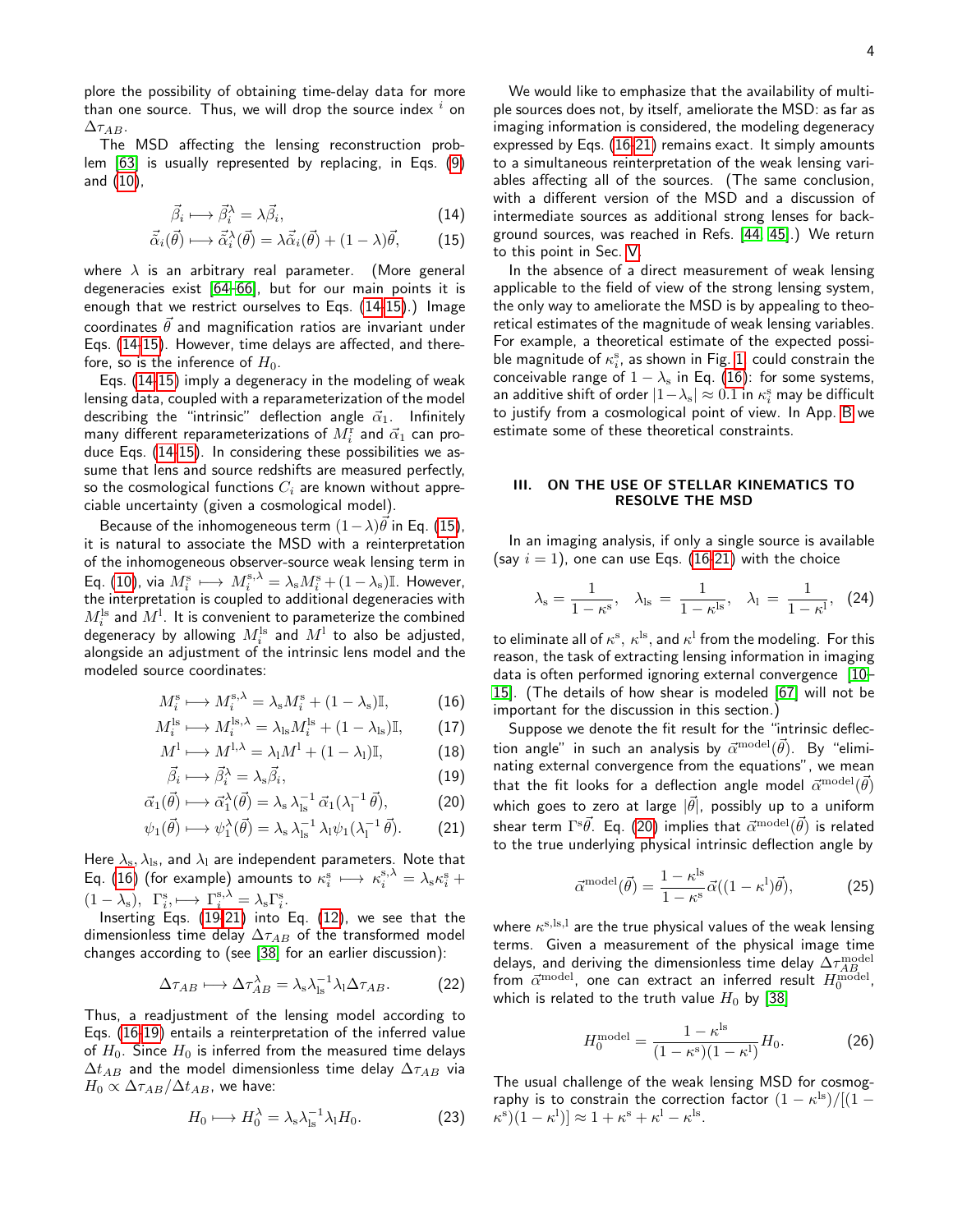Stellar kinematics is sensitive to the intrinsic mass-perradius  $(M(R)/R)$  of the lens, and can be used to partially resolve the MSD. Refs. [\[10–](#page-14-1)[15\]](#page-14-2) used kinematics to constrain the MSD, but in these works, weak lensing was only parameterised in terms of  $\kappa^{\mathrm{s}}$ , omitting  $\kappa^{\mathrm{l}\mathrm{s}}$  and  $\kappa^{\mathrm{l}}$ . The omission of  $\kappa^{\rm ls}$  and  $\kappa^{\rm l}$  biases the inferred value of  $H_0.$  To explain this we consider a simplified scenario, where we can inspect the information content of imaging, time delays, and kinematics separately.

Suppose that the intrinsic deflection angle of the lens is given by the power-law (PL) profile (we denote  $\theta=|\vec{\theta}|)$ 

<span id="page-4-0"></span>
$$
\vec{\alpha}(\vec{\theta}) = \left(\frac{\theta}{\tilde{\theta}_{\rm E}}\right)^{1-\gamma_{\rm PL}} \vec{\theta}.
$$
 (27)

To this, we add some true physical values for  $\kappa^{s, ls, l}$ , so altogether the imaging data satisfies Eqs. [\(9-10\)](#page-2-4). Note that because of weak lensing, the parameter  $\tilde{\theta}_{E}$  in Eq. [\(27\)](#page-4-0) is not equal to the Einstein angle, that we will denote by  $\theta_{\rm E}$ .

The imaging part of the data can be summarised as a measurement of  $\theta_{\rm E}$ . We will simplify the discussion by assuming that also  $\gamma_{\text{PL}}$  is accurately determined. The effective modeling which transforms away the weak lensing terms would converge onto the model

$$
\vec{\alpha}^{\text{model}}(\vec{\theta}) = \frac{(1 - \kappa^{\text{ls}})(1 - \kappa^{\text{l}})^{2 - \gamma_{\text{PL}}}}{1 - \kappa^{\text{s}}} \left(\frac{\theta}{\tilde{\theta}_{\text{E}}}\right)^{1 - \gamma_{\text{PL}}}\vec{\theta}
$$

$$
:= \left(\frac{\theta}{\theta_{\text{E}}}\right)^{1 - \gamma_{\text{PL}}}\vec{\theta}.
$$
(28)

The relation between the PL parameter  $\tilde{\theta}_{\rm E}$  and the Einstein angle  $\theta_{\rm E}$  is, therefore,

<span id="page-4-2"></span>
$$
\theta_{\rm E} = \tilde{\theta}_{\rm E} \left[ \frac{(1 - \kappa^{\rm ls})(1 - \kappa^{\rm l})^{2 - \gamma_{\rm PL}}}{1 - \kappa^{\rm s}} \right]^{\frac{1}{\gamma_{\rm PL} - 1}}.
$$
 (29)

Turning to kinematics, the observable velocity dispersion for the PL profile is

<span id="page-4-1"></span>
$$
\sigma^{2}(\theta) = 2G\Sigma_{\rm crit}d_{\rm A}(0, z_{\rm I}) \frac{\sqrt{\pi}\Gamma\left(\frac{\gamma_{\rm PL}}{2}\right)}{\Gamma\left(\frac{\gamma_{\rm PL}-1}{2}\right)} \tilde{\theta}_{E}^{\gamma_{\rm PL}-1} \theta^{2-\gamma_{\rm PL}}
$$

$$
= \frac{1-\kappa^{\rm s}}{(1-\kappa^{\rm ls})(1-\kappa^{\rm l})^{2-\gamma_{\rm PL}}} \frac{d_{\rm A}(0, z_{\rm s})}{d_{\rm A}(z_{\rm I}, z_{\rm s})} J(\theta_{\rm E}, \gamma_{\rm PL}). \tag{30}
$$

In the second line we connect our result with Eq. (8) of Ref. [\[15\]](#page-14-2) (see also [\[11,](#page-14-32) [68\]](#page-15-12)), defining  $J$  as a cosmologyindependent function that depends only on imaging observables. For simplicity, we assume that the velocity dispersion is isotropic. The term  $G\Sigma_{\rm crit}d_{\rm A}(0,z_{\rm l})$  =  $(1/4\pi)d_{\rm A}(0,z_{\rm s})/d_{\rm A}(z_{\rm l},z_{\rm s})$  is a function of the system redshifts and of cosmological parameters, but is independent of  $H_0$  which cancels out in the ratio of angular diameter distances; for simplicity, we assume that it is known without error. Note that: (i) our derivation of Eq. [\(30\)](#page-4-1) accounts explicitly for the impact of weak lensing, so there are no hidden insertions of  $\kappa^{\text{r}}$  in the ratio  $d_{\text{A}}(0,z_{\text{s}})/d_{\text{A}}(z_{\text{l}},z_{\text{s}})$  which here simply expresses the ratio of the two usual redshift integrals defining  $d_{\rm A}(z_{\rm o}, z_{\rm e})$  in an unperturbed FRW cosmology, and (ii) from the first line in Eq. [\(30\)](#page-4-1), the kinematics measurement of  $\sigma^2$  can be summarised as a measurement of  $\tilde{\theta}_{\rm E}$ .

Combining the kinematics data  $(\tilde{\theta}_{\rm E}$  via  $\sigma^2$  in Eq. [\(30\)](#page-4-1)) and the imaging data  $(\theta_{\rm E}$  in Eq. [\(29\)](#page-4-2)), one can obtain a measurement of the weak lensing factor  $\left[\frac{(1-\kappa^{\mathrm{ls}})(1-\kappa^{\mathrm{l}})^{2-\gamma_{\mathrm{PL}}}}{1-\kappa^{\mathrm{ls}}} \right]$  $\frac{(1-\kappa^1)^{2-\gamma_{\rm PL}}}{1-\kappa^{\rm s}}$   $\frac{1}{\gamma_{\rm PL}-1}$  =  $\theta_{\rm E}/\tilde{\theta}_{\rm E}$ . This measurement is not equivalent to a measurement of the MSD factor  $(1 - \kappa^{\rm ls}) / [(1 - \kappa^{\rm s})(1 - \kappa^{\rm l})]$  that is needed in order to extract the true physical value of  $H_0$  from the effective model result  $H_0^{\rm model}$  in Eq. [\(26\)](#page-3-3).

Ref. [\[15\]](#page-14-2) presented a treatment of systematics in recent cosmographic analyses. There, the following expression was used to correct for the weak lensing  $MSD<sup>2</sup>$  $MSD<sup>2</sup>$  $MSD<sup>2</sup>$ :

<span id="page-4-5"></span>
$$
H_0^{\text{inferred}} = (1 - \kappa^{\text{ext}}) H_0^{\text{model}}.
$$
 (31)

The terms  $\kappa^{\rm ls, l}$  were effectively set to zero in the modeling, as they were ignored in both kinematics and imaging. From Eq. (8) in Ref. [\[15\]](#page-14-2) and our Eq. [\(30\)](#page-4-1) it follows that for a PL density profile, the term  $\kappa^{\rm ext}$  should be identified with

<span id="page-4-4"></span>
$$
1 - \kappa^{\text{ext}} := \frac{1 - \kappa^{\text{s}}}{(1 - \kappa^{\text{ls}})(1 - \kappa^{\text{l}})^{2 - \gamma_{\text{PL}}}}.
$$
 (32)

This expression coincides with the discussion in Ref. [\[68\]](#page-15-12), cited by [\[15\]](#page-14-2) for the treatment of kinematics, if we set  $\kappa^1 =$  $\kappa^{\rm ls} \rightarrow 0$ , in which case  $\kappa^{\rm ext} \rightarrow \kappa^{\rm s}$ .

Combining Eqs. [\(32\)](#page-4-4), [\(31\)](#page-4-5), and [\(26\)](#page-3-3), we conclude that in Ref. [\[15\]](#page-14-2) the relation between the inferred value and the truth value of the Hubble parameter was biased by the following factor:

$$
\frac{H_0^{\text{inferred}}}{H_0} = \frac{1 - \kappa^s}{(1 - \kappa^{\text{ls}})(1 - \kappa^{\text{l}})^{2 - \gamma_{\text{PL}}}} \frac{1 - \kappa^{\text{ls}}}{(1 - \kappa^s)(1 - \kappa^{\text{l}})}\n\approx 1 + (3 - \gamma_{\text{PL}})\kappa^{\text{l}}.\n\tag{33}
$$

We should note that although we considered  $\sigma^2$  as an observable, in practice it is not directly measured. Various observational effects such as luminosity weighting, point spread function, etc., must be taken into account. Moreover, there are important theoretical uncertainties due to the velocity anisotropy, and also due to the actual lens halo density profile (even in the simple power law model considered above, unknown profile parameters include the slope  $\gamma_{\rm PL}$ ), which must be marginalized over in the likelihood and which, as we have shown, are coupled with the weak lensing correction in a model-dependent way. With these points in mind, our main lesson from the analysis in this section is simply that the weak lensing effects, in general, do not factorize out in a comparison of imaging and kinematics data. A proper way to correctly model these effects would be to add all three terms  $\kappa^{\rm s,l,ls}$  as variables in the likelihood, directly including their effect both in imaging and kinematics, and marginalize over them with reasonable priors, informed by theory.

<span id="page-4-3"></span> $2$  See discussion around Eqs.(7-8) and Eq. (16) in [\[15\]](#page-14-2).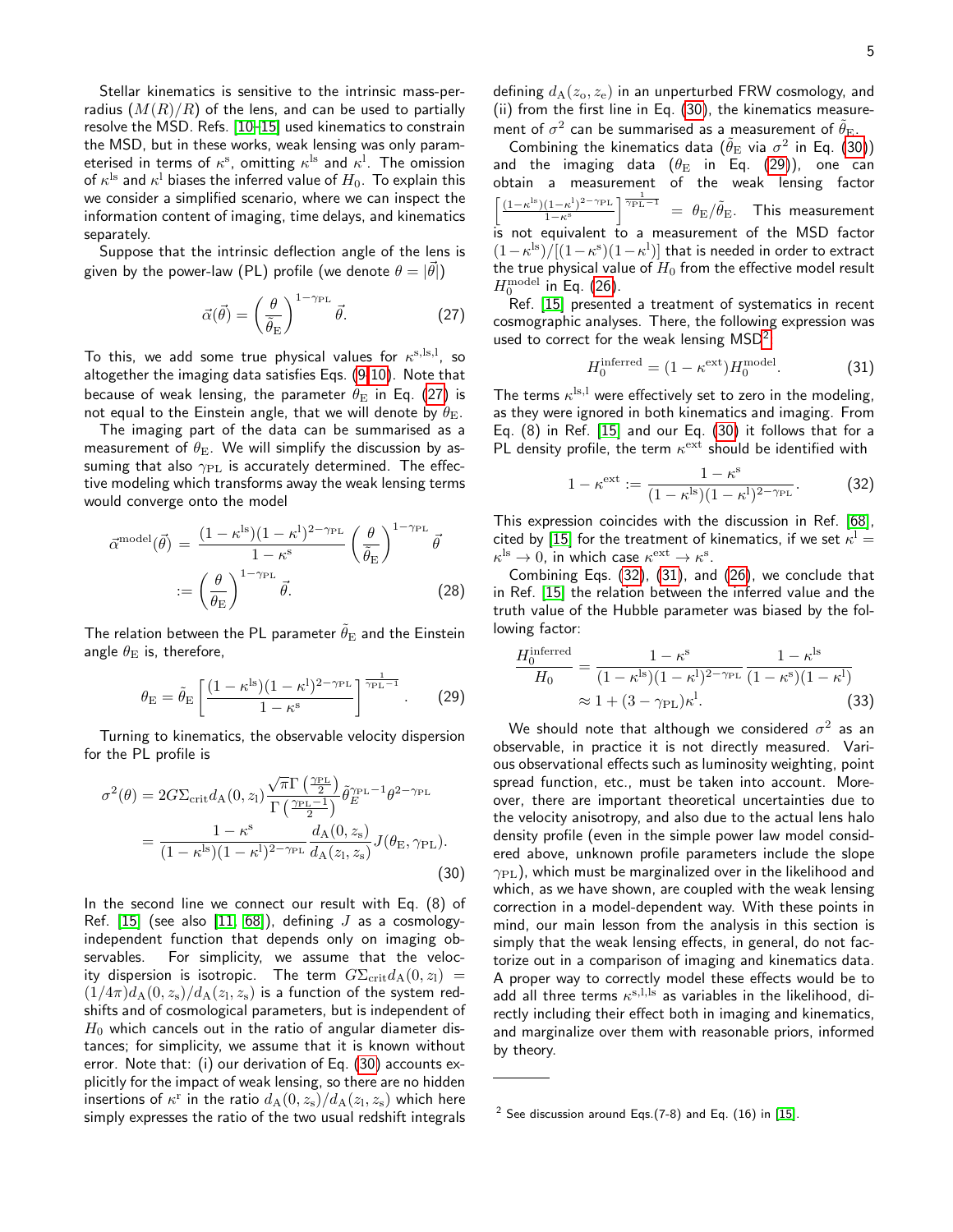## <span id="page-5-0"></span>IV. ON THE USE OF RAY TRACING TO RESOLVE THE MSD

Another method to constrain external convergence, used in Refs. [\[10–](#page-14-1)[15\]](#page-14-2), is via ray-tracing in simulated data, calibrated system by system to the source density of the field containing the primary lens [\[47](#page-14-30)[–55\]](#page-15-0).

The correction for external convergence requires all of  $\kappa^{\rm s, ls, l}$  to be extracted simultaneously, and applied to the cosmography analysis via Eq. [\(26\)](#page-3-3). However, Ref. [\[10](#page-14-1)[–15\]](#page-14-2) only used ray tracing to derive the observer-source LOS term,  $\kappa^s$ . This was identified in these analyses with the parameter  $\kappa^{\rm ext}$ , that was applied to correct for the effect in the determination of  $H_0$  using Eq. [\(31\)](#page-4-5), with  $\kappa^{\rm ls, l}$  taken to vanish<sup>[3](#page-5-2)4</sup>.

Therefore we expect that in these analyses, the inferred value of  $H_0$  (corrected by ray tracing for  $\kappa^{\mathrm{s}}$ ) is still biased w.r.t. the truth value of  $H_0$ , by the amount:

$$
\frac{H_0^{\text{inferred}}}{H_0} = \frac{1 - \kappa^{\text{ls}}}{1 - \kappa^{\text{l}}} \approx 1 - \kappa^{\text{ls}} + \kappa^{\text{l}}.
$$
 (34)

We note that the  $\kappa^{\rm s, ls, l}$  terms should be considered as separate (albeit statistically correlated) nuisance parameters in cosmography. To clarify this point, in Fig. [2](#page-5-4) we show an estimate of the statistics of  $\kappa^{\mathrm{s}}$  and  $\kappa^{\mathrm{ls}}$  in a specific example (see, e.g. [\[47\]](#page-14-30) and references in and of it for previous studies). For definiteness, for this example we use the results shown in Fig. [1](#page-2-2) with a source redshift  $z_{\rm s}=2$ . The top panel of Fig. [2](#page-5-4) shows the 50% and 90% quantiles of the bivariate distribution of  $\kappa^{\mathrm{s}}, \kappa^{\mathrm{ls}}$ , assuming Gaussian statistics. The bottom panel shows the conditional probability distribution of  $\kappa^{\rm ls}$  given a measured value of  $\kappa^{\rm s}=0.034$  (corresponding to the RMS of  $\kappa^{\mathrm{s}}$  in this example). We emphasize that our calculation here uses the analysis of App. [B,](#page-10-0) and can only be used as a rough estimate of the statistics of the weak lensing terms. More accurate results probably require ray tracing simulations.

# <span id="page-5-1"></span>V. MULTIPLE SOURCES AND DIFFERENTIAL **CONVERGENCE**

If multiple sources are available, then the MSD requires a simultaneous adjustment of the weak lensing variables for all sources. In particular, the  $\kappa_i^{\rm s, ls}$  parameters for all sources  $i$  must be adjusted together, following Eqs. [\(16,17\)](#page-3-2). Therefore, in the multi-source scenario, a certain combination of



<span id="page-5-4"></span>FIG. 2. Top: 50% and 90% joint probability quantiles for  $\kappa^{\rm s}$ and  $\kappa^{\rm ls}$ , using the RMS values from Fig. [1](#page-2-2) at  $z_{\rm s}=2$ . Bottom: Conditional probability  $P\left(\kappa^{\text{ls}}|\kappa^{\text{s}}=0.034\right)$ . The reference value of  $0.034$  is approximately equal to the RMS of  $\kappa^{\rm s}$  at  $z_{\rm s}=2$  in Fig. [1.](#page-2-2) Note that this plot (like Fig. [1\)](#page-2-2) relies on a simplified model of the non-equal time matter power spectrum, and is not expected to be accurate beyond the  $\mathcal{O}(1)$  level.

external convergence terms is measurable from the imaging data. A quick way to see what this measurable combination is, is by assuming that the analysis pipeline attempts to fit the two systems  $i$  and  $j$  separately and independently, omitting external convergence from the equations using Eq. [\(25\)](#page-3-4). The outcome of such a procedure are two independent fits for the effective deflection angle, the results of which should be related by an over-all factor:

<span id="page-5-5"></span>
$$
\left| \frac{\vec{\alpha}_j^{\text{model}}(\vec{\theta})}{\vec{\alpha}_i^{\text{model}}(\vec{\theta})} \right| = \frac{C_j}{C_i} \frac{1 - \kappa_j^{\text{ls}}}{1 - \kappa_i^{\text{ls}}} \frac{1 - \kappa_i^{\text{s}}}{1 - \kappa_j^{\text{s}}} \approx \frac{C_j}{C_i} \left( 1 + \delta \kappa_{ji}^{\text{s}} - \delta \kappa_{ji}^{\text{ls}} \right),\tag{35}
$$

where  $\delta \kappa_{ji}^{\mathrm{r}} := \kappa_j^{\mathrm{r}} - \kappa_i^{\mathrm{r}}.$  The left hand side of Eq. [\(35\)](#page-5-5) is measurable, and the  $C_i$ 's are known, so the combination  $(\kappa_j^{\rm ls} - \kappa_i^{\rm ls}) - (\kappa_j^{\rm s} - \kappa_i^{\rm s})$  is, in principle, measurable. Unfortunately, as this combination of terms is invariant under the MSD, it cannot resolve the MSD impact on the  $H_0$ inference.

<span id="page-5-2"></span> $^3$  As an aside, we note that the identification of  $\kappa^{\rm ext}$  with  $\kappa^{\rm s}$  extracted from ray tracing, and the alternative identification of  $\kappa^{\rm ext}$ via kinematics as in Eq. [\(32\)](#page-4-4), are consistent for  $\kappa^{\rm l}=\kappa^{\rm ls}=0$ , but generally inconsistent otherwise.

<span id="page-5-3"></span><sup>&</sup>lt;sup>4</sup> The correct definition of  $\kappa^{\rm ext}$  that incorporates all of  $\kappa^{\rm s, ls, l}$  was explicitly written in Ref. [\[38\]](#page-14-18) (we thank Simon Birrer for drawing our attention to this fact). However, also in [\[38\]](#page-14-18), when making contact with ray tracing priors it was assumed that  $\kappa^{\rm ext}=\kappa^{\rm s};$  see Sec. 5.1 there.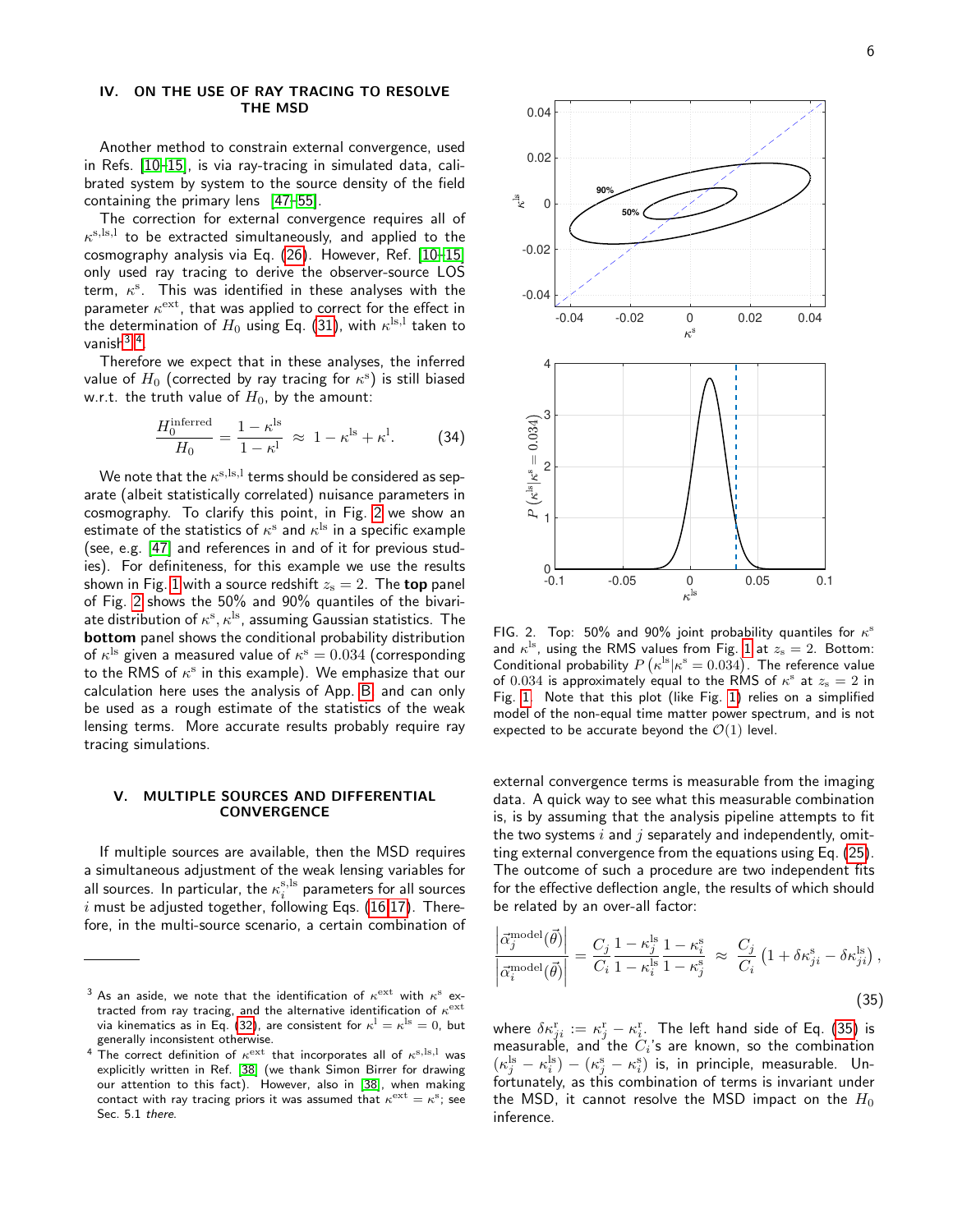# <span id="page-6-0"></span>A. MSD-core ("internal convergence")

Uncertainties in the intrinsic mass profile of the lens could pose a more serious problem to time-delay measurements of  $H_0$ , than that posed by weak external convergence. Specifically, an extended cored density component in lens galaxies would act similarly to external convergence [\[32,](#page-14-20) [37\]](#page-14-17), but could, in principle, cause a much larger effect. This scenario could occur in some models of dark matter [\[69\]](#page-15-13).

To make the discussion concrete, consider the following change to the intrinsic physical surface mass density of the primary lens,

<span id="page-6-1"></span>
$$
\Sigma(\vec{x}) \to \Sigma(\vec{x}) + \Sigma_{\rm c}(\vec{x}). \tag{36}
$$

We can think of the original density profile,  $\Sigma(\vec{x})$ , as some steeply-falling mass distribution. It could come, for example, from the sum of a CDM Navarro-Frenk-White (NFW) profile, with  $\Sigma_{\rm NFW}(r) \propto 1/r^2$  at  $r \gg R_{\rm S}$ , where  $R_{\rm S}$  is the NFW length scale parameter, and a stellar mass distribution  $\Sigma_*(r)$  that falls even faster at large r. At smaller radii, near and around the projected Einstein radius of the lenses, lensing analyses often assume  $\Sigma(r) \sim 1/r$  (corresponding to 3D density scaling as  $\rho \propto 1/r^2)$ .

In contrast, we will assume that the core component  $\Sigma_c(r)$  is nearly constant for r near and below the projected Einstein radius. Note that by adding the core component in Eq. [\(36\)](#page-6-1), we are not eliminating the cusp of  $\Sigma(r)$  at small  $r$ , but rather just adding to it a sub-dominant constant density term. At large radii,  $r > R_c$ , the core component is assumed to decay, eventually joining or falling below the original  $\Sigma(r)$ . The lensing analyses constrain  $R_c$  to be larger than a few times the projected Einstein radius of the lens, with precise details of the transition depending on the precise implementation of the core profile [\[38,](#page-14-18) [69\]](#page-15-13). For the ultralight DM cores considered in [\[69\]](#page-15-13), for example, lensing data demands that  $R_c$  should be larger than  $\sim$  3 times the projected Einstein radius of the lens. In what follows, for simplicity, we will assume that  $R_c$  is large enough so that we can neglect the finite radius corrections. Restoring these effects is straightforward, and not essential for our current analysis. Kinematics analyses [\[70\]](#page-15-14) could also constrain a core feature, and may be able to provide an upper limit on  $R_c$ , although the cusp+core composite model has not yet been included in existing studies.

If  $R_c$  is large enough, then the core term in Eq. [\(36\)](#page-6-1) is mathematically identical to a redefinition of the observersource external convergence. Considering Eq. [\(10\)](#page-2-4), we see that at the level of the modeling of imaging data, the core component is indistinguishable from the shift

$$
M_i^{\rm s} \to M_i^{\rm s} + (\mathbb{I} - M_i^{\rm ls})(\mathbb{I} - M^{\rm l})C_i \kappa_{\rm c1},\tag{37}
$$

where

$$
\kappa_{\rm c1} = \frac{\Sigma_{\rm c}}{\Sigma_{\rm crit}(z_{\rm l}, z_{\rm 1})}.
$$
 (38)

We will think of the internal core convergence  $\kappa_{c1}$  as a small parameter, albeit potentially somewhat larger than cosmological weak external convergence terms. We have in our mind the lensing contribution to the  $H_0$  tension [\[17,](#page-14-33) [18\]](#page-14-4), that could be resolved by  $\kappa_{c1} \approx 0.1$  [\[37,](#page-14-17) [69\]](#page-15-13).

Expressed in terms of convergence and shear parameters, at leading order in weak lensing terms, we have

<span id="page-6-2"></span>
$$
\kappa_i^{\rm s} \to \kappa_i^{\rm s} + C_i \kappa_{\rm c1} (1 - \kappa_i^{\rm ls} - \kappa^{\rm l}),\tag{39}
$$

$$
\Gamma_i^{\rm s} \to \Gamma_i^{\rm s} - C_i \kappa_{\rm c1} \left( \Gamma_i^{\rm ls} + \Gamma^{\rm l} \right). \tag{40}
$$

With this understanding one can see that imaging data alone cannot directly separate a core component from weak lensing. One must resort to kinematics analyses, or to theoretical considerations that could limit the plausible weak lensing effect. We focus on the latter.

It is worthwhile to highlight a key difference between convergence and shear. Under Eqs. [\(16-18\)](#page-3-2), which deal purely with the modeling of external weak lensing, shear is adjusted multiplicatively, while convergence receives an additive correction. This feature is modified in Eqs. [\(39-40\)](#page-6-2), but a key part of it remains manifest: the addition of the core adjusts  $\Gamma^{\rm s}$  via an additive term, however that additive term is itself proportional to the shear terms  $\Gamma^{\rm ls} + \Gamma^{\rm l}$ . As a result, even if  $\kappa_{\rm c1}$  is somewhat larger than typical weak lensing effects (e.g.  $\kappa_{c1} \approx 0.1$ ), this still only amounts to a relative correction of  $\sim$ 10% in  $\Gamma$ <sup>s</sup>. Constraining such a small effect observationally or theoretically would be challenging. This point is important because certain combinations of weak lensing shear terms can, in principle, be measured directly from imaging data [\[59,](#page-15-3) [67\]](#page-15-11). For convergence, Eq. [\(39\)](#page-6-2) suggests a potentially large additive readjustment of  $\kappa^{\mathrm{s}}$ , if  $\kappa_{\mathrm{c}1}$ is larger than typical weak lensing effects. However, if only one source is available  $(i = 1)$ , then it could be difficult for imaging data alone to constrain  $\kappa_{c1}$ .

If more than one source is available, then we have seen in Sec. [V](#page-5-1) that a certain combination of differential convergence terms is measurable from the imaging data. Inserting Eq. [\(39\)](#page-6-2) into Eq. [\(35\)](#page-5-5), and neglecting the small correction factor  $1-\kappa_i^{\rm ls}-\kappa^{\rm l} \approx 1$  in Eq. [\(39\)](#page-6-2), we see that the following ratio of deflection angles can be measured:

<span id="page-6-3"></span>
$$
\frac{C_i}{C_j} \frac{|\vec{\alpha}_j^{\text{model}}|}{|\vec{\alpha}_i^{\text{model}}|} \approx 1 + (\kappa_j^{\text{s}} - \kappa_i^{\text{s}}) - (\kappa_j^{\text{ls}} - \kappa_i^{\text{ls}}) + \kappa_{\text{c1}} (C_j - C_i) \,. \tag{41}
$$

At a first glance in Eq. [\(41\)](#page-6-3), one could hope that multiple source systems could resolve the core-MSD ambiguity, because the last term on the right hand side contains the large additive term  $\propto \kappa_{\rm c1}$ . However, a second glance reveals a setback: in Eq. [\(41\)](#page-6-3),  $\kappa_{c1}$  appears multiplied by the factor  $C_j - C_i$ , proportional to the relative difference of angular diameter distance combinations of the two sources (see Eq. [\(4\)](#page-2-0)). Unfortunately, the angular diameter distance is a non-monotonous function of redshift; moreover, the sources of typical strong lensing systems are often located between  $z \sim 1$  and  $z \sim 2.5$ , that is, around the shallow maximum of  $d_A(0, z)$ . As a result, in many systems of interest, the difference  $C_i - C_i \sim \mathcal{O}(0.1)$  is much smaller than unity. This "dilutes" the efficiency at which imaging data in multiple source systems could constrain the internal MSD.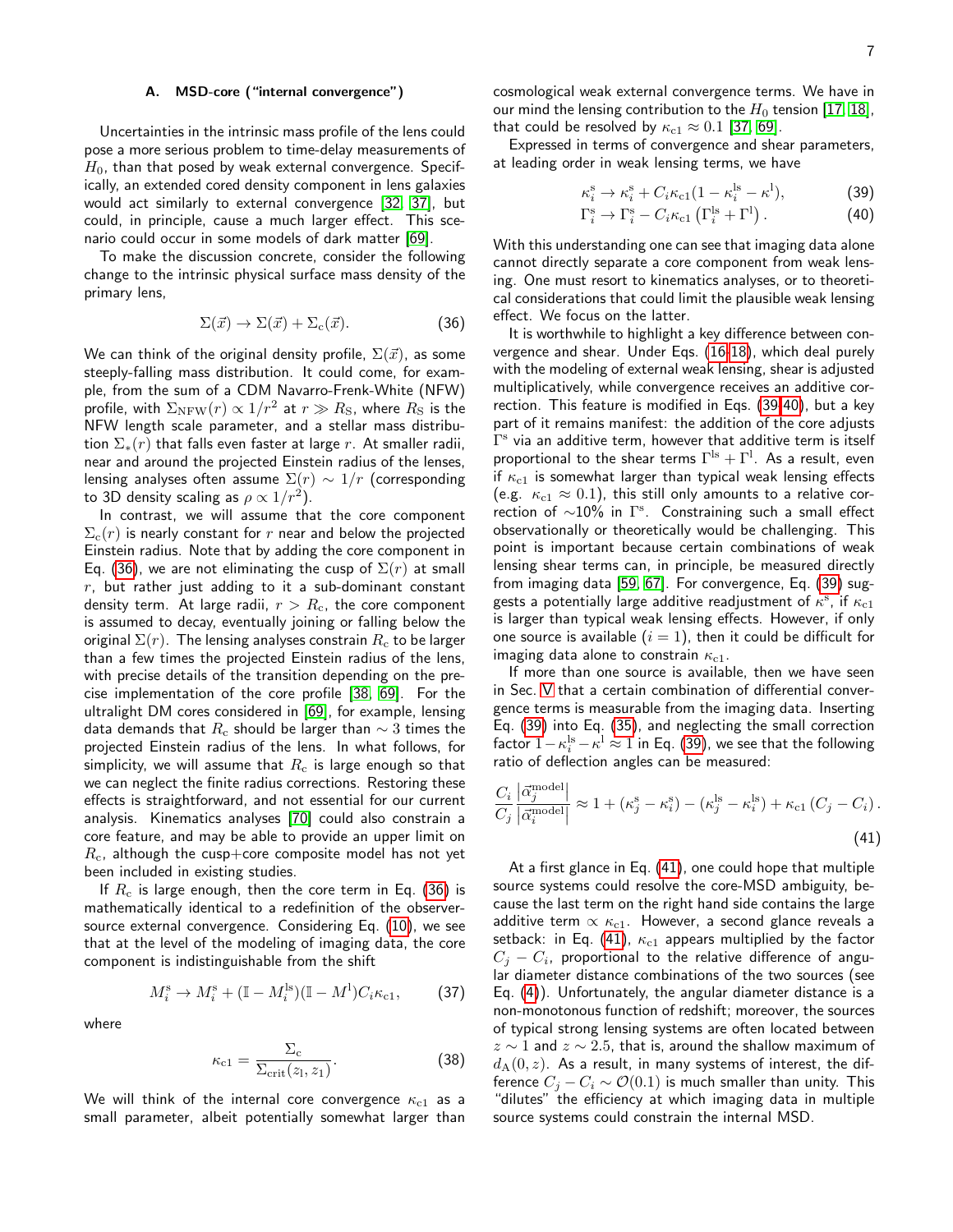

<span id="page-7-2"></span>FIG. 3. The angular diameter distance combination  $C_2$ , appearing in lensing analyses with multiple sources. Code:  $\Omega$ .

Fig. [3](#page-7-2) illustrates our point. We show two examples of the curve  $C_2-1$ . The blue line is inspired by the multiple source system of the cluster lens MACS1149.5+2223 [\[9,](#page-14-0) [71\]](#page-15-15). The primary lens (cluster) redshift is  $z_1 \approx 0.5$ . Time-delays are measured for a type la supernova (source 1) at  $z_1 \approx 1.5$ . Fig. [3](#page-7-2) shows  $C_2 - 1$  as function of a second source redshift  $z_2$ . (Actual additional sources of this system are distributed between  $z_2 \sim 1.2$  and  $z_2 \sim 3.7$ .) The orange line is inspired by the galaxy lensing system DES J0408-5354 [\[12\]](#page-14-24),  $z_1 \approx 0.6$ , with time-delays measured to a quasar at  $z_1 \approx 2.3$ .

Because  $C_j - C_i$  is a small number, the  $\kappa_{\rm c1}$  term in Eq. [\(41\)](#page-6-3) could be diluted down to the natural scale of weak cosmological convergence. To detect (or constrain) an internal core, it therefore becomes crucial to estimate the magnitude of weak differential convergence. We consider this problem in App. [B,](#page-10-0) and comment on examples in Sec. [V B.](#page-7-0)

Before we move on, let us make a rough assessment of the precision by which the left hand side of [\(41\)](#page-6-3) can actually be measured. Note that most of the information in the lensing data comes from the angular range  $\theta \sim \theta_{\rm E}$ , where for simplicity of this estimate we can consider spherically symmetric systems and drop the vector notation on  $\theta$ . Using the fact that  $\alpha(\theta_{\rm E}) = \theta_{\rm E}$ , the relative uncertainty by which  $|{\vec \alpha}_j/{\vec \alpha}_i|$  can be measured is of similar size as the quoted precision on the ratio of Einstein angles,  $|\theta_{\rm Ej}/\theta_{\rm Ei}|$ . For typical TDCOSMO systems, this precision is at the level of  $\sim$  1%. Of course, this quoted precision corresponds to the main source considered by the analysis (usually, the source for which time-delays are measured). What we actually need is the differential convergence, and the precision on that would be dominated, given two sources  $i = 1, 2$ , by the source for which the precision on  $\theta_{\mathrm{E},i}$  is poorest.

#### <span id="page-7-0"></span>B. Examples of multiple source systems

A key point of our analysis is that the availability of multiple sources in a lensing system can only resolve the core-



<span id="page-7-3"></span>FIG. 4. The angular diameter function  $C_2 - 1$ , weighted by a factor  $\kappa_{c1} \equiv 1 - \lambda = 0.1$  (chosen to mimic a resolution of the lensing  $H_0$  tension), compared with the cosmological RMS weak differential convergence  $\delta \kappa$ . Top: redshift parameters chosen to resemble the TDCOSMO system DESJ0408-5354 [\[12\]](#page-14-24). Bottom: parameters chosen to resemble the MACS J1149.5+2223 cluster system [\[9,](#page-14-0) [71\]](#page-15-15). In both panels, the function  $C_i-1$  vanishes at the redshift of the primary source (the source to which time-delays are measured). Vertical red lines mark the redshifts of secondary sources, that one could try to use to resolve the core-MSD. Code:  $\Omega$ 

MSD degeneracy to the extent, that the core-induced term,  $\kappa_{c1}(C_i - C_j)$ , is significantly larger than the natural expectation for the weak cosmological differential convergence term,  $\delta \kappa_{ij}^{\mathrm{s}}-\delta \kappa_{ij}^{\mathrm{ls}},$  in Eq. [\(41\)](#page-6-3). Having armed ourselves, in App. [B](#page-10-0) and App. [B 1,](#page-10-1) with an estimate for the external convergence, we now explore two multi-source systems from the literature.

# <span id="page-7-1"></span>1. DESJ0408-5354

As noted earlier, this galaxy lensing system has a primary lens at  $z_1 \approx 0.6$ , and main source (lensed quasar-host galaxy) at  $z_1 \approx 2.3$ , and a secondary source at  $z_2 \approx 2.2$ . A TDCOSMO analysis of this system, fitting an elliptic powerlaw density model for the lens (without allowing for a core component), inferred a value of  $H_0$  which was  $\approx 11\%$  higher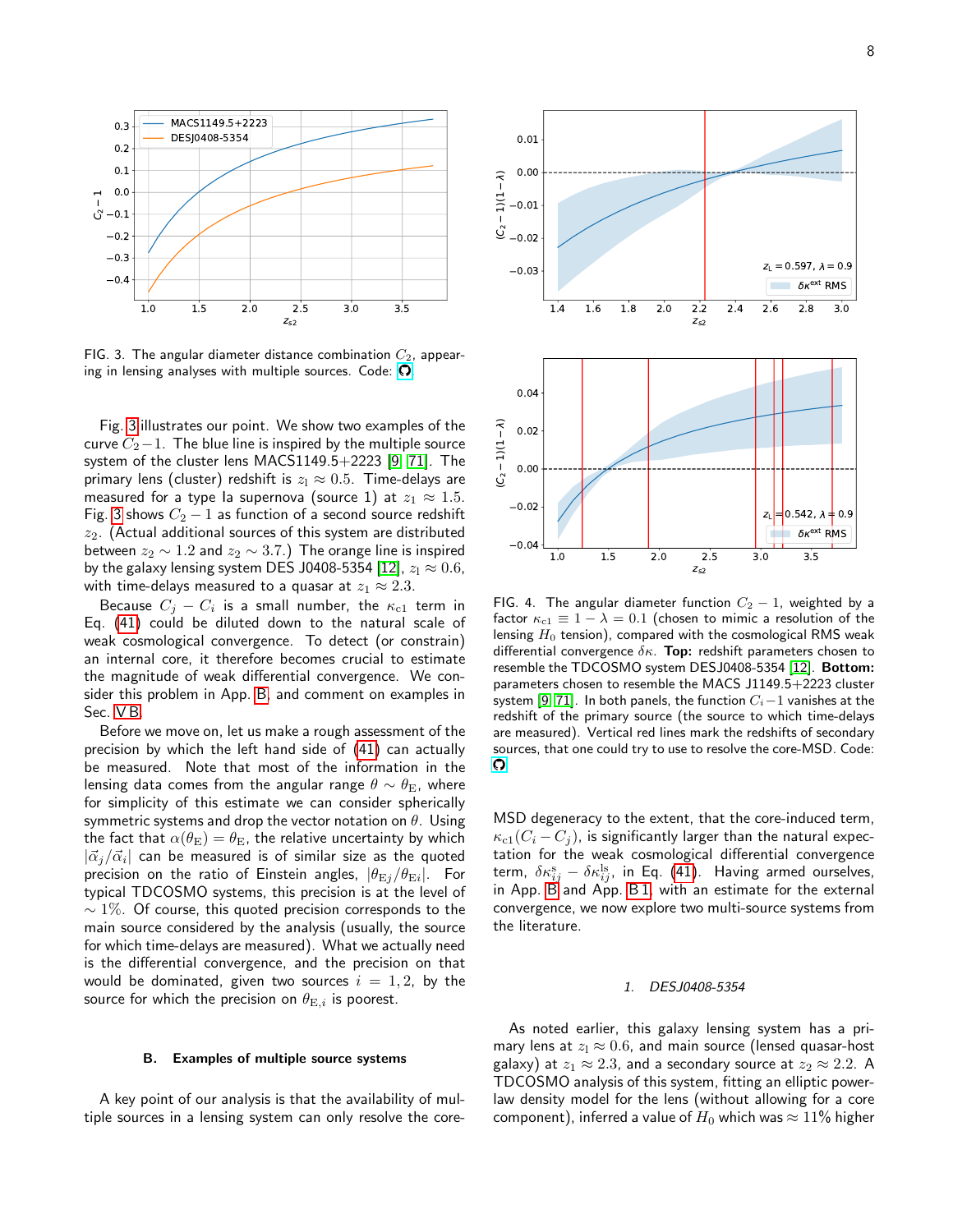than the CMB/LSS result [\[12\]](#page-14-24). Thus, a core component at  $\kappa_{\rm c1} \approx 0.1$  could completely resolve the lensing  $H_0$  tension for this system [\[37,](#page-14-17) [69\]](#page-15-13).

The question arises, whether the presence of the second lensed source for this system could resolve the core-MSD associated with  $\kappa_{\rm c1}$ . To address this question, in the top panel of Fig. [4](#page-7-3) we plot (blue line) the function  $C_2 - 1$  for this system, weighted by the factor  $\kappa_{c1} \equiv 1 - \lambda = 0.1$ . To demonstrate the confusion with weak external convergence, following Eq. [\(41\)](#page-6-3) we superimpose a band with width chosen as the RMS value of  $\delta \kappa_{12}^{\mathrm{s}} - \delta \kappa_{12}^{\mathrm{ls}}$  for the system. The red vertical line marks the redshift of the actual secondary source.

We conclude that multi-source imaging data for DESJ0408-5354 [\[12\]](#page-14-24) is unlikely to help in constraining the core-MSD proposal sufficiently to solve the lensing  $H_0$  tension.

### <span id="page-8-0"></span>2. MACS J1149.5+2223

As noted earlier, the lens in MACS J1149.5+2223 [\[9,](#page-14-0) [71,](#page-15-15) [72\]](#page-15-16) is a galaxy cluster at  $z_1 \approx 0.54$ . The main source is a type-la supernova at  $z_1 \approx 1.5$ . Six additional multiplyimaged sources are distributed in redshift in the range  $z_i \approx$ 1.2 to  $z_i \approx 3.7$ .

In the **bottom** panel of Fig. [4](#page-7-3) we show that for the secondary sources in MACS J1149.5+2223 [\[9,](#page-14-0) [71\]](#page-15-15), weak differential convergence should significantly (although, perhaps, not entirely) mask the presence of an internal MSD. We thus expect that adding differential convergence as nuisance parameters for the secondary sources (that is, the sources additional to the SNIa host, to which time delays were specified in the mock of [\[9\]](#page-14-0)) would significantly increase the uncertainty on the impact of the MSD as compared to the preliminary results in the appendix of [\[9\]](#page-14-0).

### <span id="page-8-1"></span>VI. SUMMARY

In the effort to determine the Hubble parameter  $H_0$  using strong lensing time delays, a key challenge is the mass sheet degeneracy (MSD). The MSD can be naturally associated with two physical phenomena: cosmological weak lensing ("external convergence" or "external MSD"); and the possibility of a core component in the lens object ("internal MSD"). Well known methods to alleviate the MSD are: (i) the combination of imaging data with stellar kinematics, (ii) the use of ray tracing simulations to obtain an observationally-informed theoretical prior on external weak lensing, and (iii) the study of systems containing more than one strongly-lensed source.

In this paper we discussed some issues related to the MSD. In Sec. [III,](#page-3-0) regarding the use of kinematics, we noted that the relation between kinematics constraints and imaging data involves a combination of weak lensing terms that includes all of the observer-source, observer-lens, and

source-lens segments of the line of sight (LOS). Neglecting the source-lens and observer-lens convergence terms – a common practice in current analyses – could lead to a bias of the order of a few percent in the inference of  $H_0$ from time delays. It is possible to account for the effect by adding the observer-lens and lens-source terms as nuisance parameters in the combined imaging+kinematics likelihood.

In Sec. [IV](#page-5-0) we noted that the neglect of the source-lens and observer-lens LOS contributions also affects ray tracing methods. Here too, omitting some of the LOS terms should bias the  $H_0$  inference. It should be possible to extract priors for all of the LOS terms, and not only the observer-source one, from ray tracing.

As we review in Sec. [II,](#page-1-0) the MSD is not broken by the availability of multiple sources in the imaging analyses. In Sec. [V](#page-5-1) we considered what multiple sources do allow one to measure, which is differential convergence between different sources. Interestingly, weak differential external convergence complicates attempts to resolve the internal MSD, even if the internal core effect is parameterically larger than the weak lensing terms. The problem is that multiple sources are only useful against the internal MSD to the extent that they come with significantly different angular diameter distances; in practice, however, the angular diameter distances in typical multi-source systems used in cosmography are similar to the 10% level.

In App. [B](#page-10-0) we described a non-perturbative calculation of cosmological external convergence, that allows us to provide rough estimate of the expected size of the effect, as well as estimates of statistical correlations between different convergence terms. Our calculation suggests (what we think is) a natural approximate way to account for non-linear matter power spectra entering in correlation functions at different values of the cosmic time variable.

#### <span id="page-8-2"></span>ACKNOWLEDGMENTS

We are grateful to Fred Courbin and especially Simon Birrer for comments on the manuscript, including spotting a mistake in our preliminary draft. The work of KB was supported by grant 1784/20 from the Israel Science Foundation. The work of YS was supported by grants from the NSF-BSF (No. 2018683), the ISF (No. 482/20), the BSF (No. 2020300) and by the Azrieli foundation. The work was supported by the International Helmholtz-Weizmann Research School for Multimessenger Astronomy, largely funded through the Initiative and Networking Fund of the Helmholtz Association. This work made use of the following public software packages: CAMB [\[73,](#page-15-17) [74\]](#page-15-18), pyfftlog (based on Ref. [\[75\]](#page-15-19)).

#### <span id="page-8-3"></span>Appendix A: The lens equation with weak lensing

In this appendix we review the derivation of the weak lensing effects in the lens equation. These results are known [\[40,](#page-14-22) [41,](#page-14-23) [44,](#page-14-28) [45,](#page-14-31) [47,](#page-14-30) [57](#page-15-2)[–59\]](#page-15-3), and we include them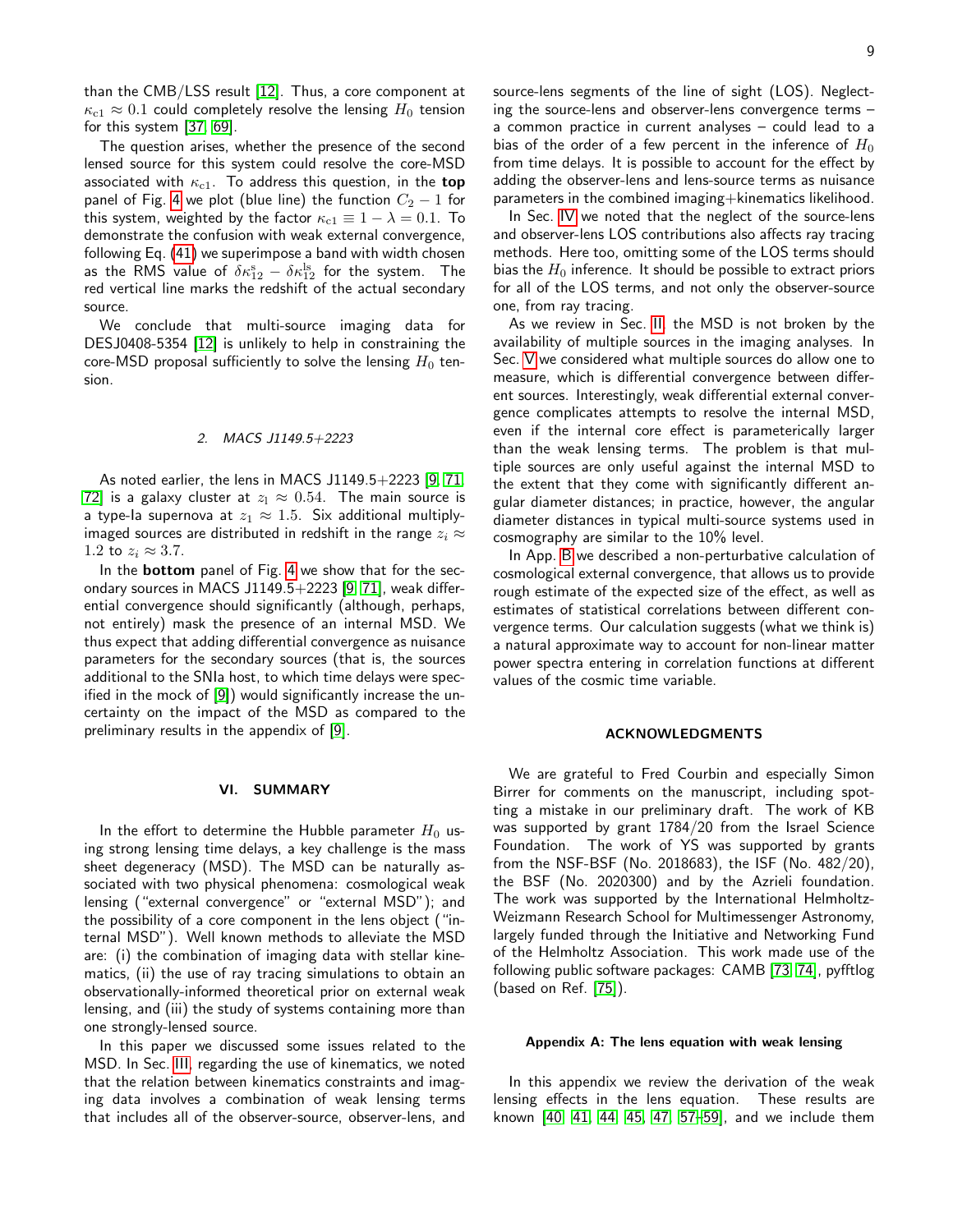here for completeness of the main text. Let us suppose that we have a strong deflector located at a comoving distance  $\eta_{\rm l}.$  We can split the gravitational potential as

$$
\Phi(\vec{\beta}(\eta), \eta) = \tilde{\Phi}(\vec{\beta}(\eta), \eta_1)\delta(\eta - \eta_1) + \Phi_t(\vec{\beta}(\eta), \eta), \quad \text{(A1)}
$$

where  $\Phi_t(\beta(\eta), \eta)$  is the weak gravitational potential associated to weak lensing effects, and  $\Phi$  is the gravitational potential of the main deflector. We can implement the tidal approximation on  $\Phi_t$  by setting

<span id="page-9-1"></span>
$$
\Phi_{t}(\vec{\beta}(\eta), \eta) \approx \Phi_{t}(0, \eta) + \beta_{i}\partial_{i}\Phi_{t}(0, \eta). \tag{A2}
$$

The lens equation may be written as [\[76\]](#page-15-20)

$$
\beta_i(\eta) = \theta_i - 2 \int_0^{\eta} d\eta' \, \frac{\eta - \eta'}{\eta \eta'} \partial_i \Phi(\vec{\beta}(\eta'), \eta'). \quad \text{(A3)}
$$

Within the tidal approximation, Eq. [\(A2\)](#page-9-1), we can write

<span id="page-9-2"></span>
$$
\beta_i(\eta_1) = \theta_i - 2 \int_0^{\eta_1} d\eta' \frac{\eta_1 - \eta'}{\eta_1 \eta'} \partial_i \Phi_t(0, \eta')
$$

$$
- 2 \int_0^{\eta_1} d\eta' \frac{\eta_1 - \eta'}{\eta_1 \eta'} \partial_i \partial_j \Phi_t(0, \eta') \beta_j(\eta'). \quad (A4)
$$

The second term on the RHS of Eq. [\(A4\)](#page-9-2) is an unobservable overall shift of the deflection angle (independent of  $\vec{\theta}$ ), which can be reabsorbed in the source coordinates. Defining

<span id="page-9-7"></span>
$$
M_{ij}(\eta_1, \eta_2) := 2 \int_{\eta_1}^{\eta_2} d\eta' \, \frac{(\eta_2 - \eta')(\eta' - \eta_1)}{(\eta_2 - \eta_1)\eta'^2} \partial_i \partial_j \Phi_t(0, \eta'),
$$
\n(A5)

we expect  $M_{ij}$  terms to be small as long as we are dealing with weak fields and maintain only terms at first order in these quantities. In particular, for  $\eta<\eta_\mathrm{l}$ , substituting

$$
\beta_i(\eta) = \theta_i - 2 \int_0^{\eta} d\eta' \frac{\eta - \eta'}{\eta \eta'} \partial_i \partial_j \Phi_t(0, \eta') \beta_j(\eta') \quad \text{(A6)}
$$

in Eq. [\(A4\)](#page-9-2), we obtain

$$
\vec{\beta}(\eta_1) = (\mathbb{I} - M(\eta_1, 0))\vec{\theta}.\tag{A7}
$$

For  $\eta > \eta_\text{l}$ , the situation changes due to the presence of the strong deflector. Considering the full  $\Phi$  from Eq. [\(A2\)](#page-9-1), avoiding the tidal approximation for the strong deflector (but using the thin lens approximation, encoded in the Dirac delta), we have, with  $\eta_s$  as the comoving distance of the source,

$$
\beta_i(\eta_s) = \theta_i - 2 \int_0^{\eta_s} d\eta' \frac{\eta_s - \eta'}{\eta_s \eta'} \partial_i \partial_j \Phi_t(0, \eta') \beta_j(\eta')
$$
  
\n
$$
-2 \frac{\eta_s - \eta_l}{\eta_s \eta_l} \partial_i \tilde{\Phi}(\vec{\beta}(\eta_l)) = (\delta_{ij} - M_{ij}(\eta_l, 0)) \theta_j - \alpha_i(\vec{\beta}(\eta_l))
$$
  
\n
$$
+2 \int_{\eta_l}^{\eta_s} d\eta' \frac{\eta_s - \eta'}{\eta_s \eta'} \partial_i \partial_j \Phi_t(0, \eta') \left[ 2 \frac{\eta' - \eta_l}{\eta_l \eta'} \partial_i \tilde{\Phi}(\vec{\beta}(\eta_l)) \right],
$$
\n(A8)

where on the last step we substituted  $\vec{\beta}(\eta')$  inside the integral with the term

$$
\beta_i(\eta') = \begin{cases} \theta_i \text{ for } \eta \leq \eta_1, \\ \theta_i - 2\frac{\eta' - \eta_1}{\eta_1 \eta'} \partial_i \tilde{\Phi}(\vec{\beta}(\eta_1)) \text{ for } \eta > \eta_1. \end{cases}
$$
(A9)

We can rewrite the term in square brackets in Eq. [\(A8\)](#page-9-3) as

$$
2\frac{\eta'-\eta_1}{\eta_1\eta'}\partial_i\tilde{\Phi}(\vec{\beta}(\eta_1)) = \frac{(\eta'-\eta_1)\eta_s}{\eta'(\eta_s-\eta_1)}\alpha_i(\vec{\beta}(\eta_1)), \quad \text{(A10)}
$$

finally arriving at Eq. [\(6\)](#page-2-6) in the form

<span id="page-9-4"></span>
$$
\vec{\beta}(\eta_s) = (\mathbb{I} - M(\eta_s, 0))\vec{\theta} - (\mathbb{I} - M(\eta_s, \eta_l))\vec{\alpha}((\mathbb{I} - M(\eta_l, 0))\vec{\theta}).
$$
 (A11)

The time delay between image solutions of Eq. [\(A11\)](#page-9-4) can be computed by exploiting the Fermat principle [\[2,](#page-12-5) [45,](#page-14-31) [61\]](#page-15-6). First, note that we can write the potential part of the time delay due to the main deflector,  $t_{\text{pot}}$ , as

<span id="page-9-5"></span>
$$
t_{\rm pot} = -D_{\rm dt} \psi((\mathbb{I} - M^1)\vec{\theta}). \tag{A12}
$$

The Fermat principle states that, up to an affine transformation, the lens equation can be obtained by taking the gradient  $\boldsymbol{\nabla}_{\vec{\theta}}$  of the time delay function  $t(\vec{\theta},\vec{\beta})$  and setting it to zero. Eq. [\(A12\)](#page-9-5) can then be used to understand what is the correct prefactor (the affine parameter) entering the time delay function. We see that from the function

<span id="page-9-6"></span>
$$
t(\vec{\theta}, \vec{\beta}) = D_{\rm dt} \left( \frac{1}{2} \vec{\theta}^T \left( \mathbb{I} - M^{\rm s} - M^{\rm l} + M^{\rm ls} \right) \vec{\theta} - \vec{\beta}^T \left( \mathbb{I} - M^{\rm l} + M^{\rm ls} \right) \vec{\theta} - \psi \left( (\mathbb{I} - M^{\rm l}) \vec{\theta} \right) \right), \text{ (A13)}
$$

one indeed recovers Eq. [\(A11\)](#page-9-4) using  $\boldsymbol{\nabla}_{\vec{\theta}}t(\vec{\theta},\vec{\beta}) = 0$ , recalling the definition  $\bm{\nabla}_{\vec{\xi}} \psi(\vec{\xi}) ~=~ \vec{\alpha}(\vec{\xi}).$  Notice that Eq. [\(A13\)](#page-9-6) has the correct prefactor, Eq. [\(A12\)](#page-9-5), in front of  $\psi((\mathbb{I}-M^{1})\vec{\theta}).$  Finally, Eq.  $(11)$  is recovered via  $\Delta t_{AB}=$  $t(\vec{\theta}_A, \vec{\beta}) - t(\vec{\theta}_B, \vec{\beta}).$ 

### <span id="page-9-0"></span>1. Multi-plane lens equation.

In our discussion, we did not take into account the possibility that nearer sources could act as additional lens planes for further sources [\[44,](#page-14-28) [45\]](#page-14-31). It should be clear that adding this effect into the modeling increases the complexity and also adds more possible layers of degeneracy, beyond and on top of the weak lensing MSD we emphasized in our analysis. Here we briefly explain how the effect can be embedded into our notation.

<span id="page-9-3"></span>Adjusting our notation to that in Ref. [\[45\]](#page-14-31), we label with the index  $i = 0$  the primary lens plane and with index  $i > 0$ the source planes, with  $i > j$  implying that source i has bigger redshift than source  $j_+\hat\alpha_i$  is now the deflection angle due to lens/source  $i$ , which relates with the usual quantity used in lens equations,  $\vec{\alpha}_i$ , with

<span id="page-9-8"></span>
$$
\vec{\alpha}_i = \frac{d_{\mathcal{A}}(z_i, z_{i+1})}{d_{\mathcal{A}}(0, z_{i+1})} \hat{\alpha}_i .
$$
 (A14)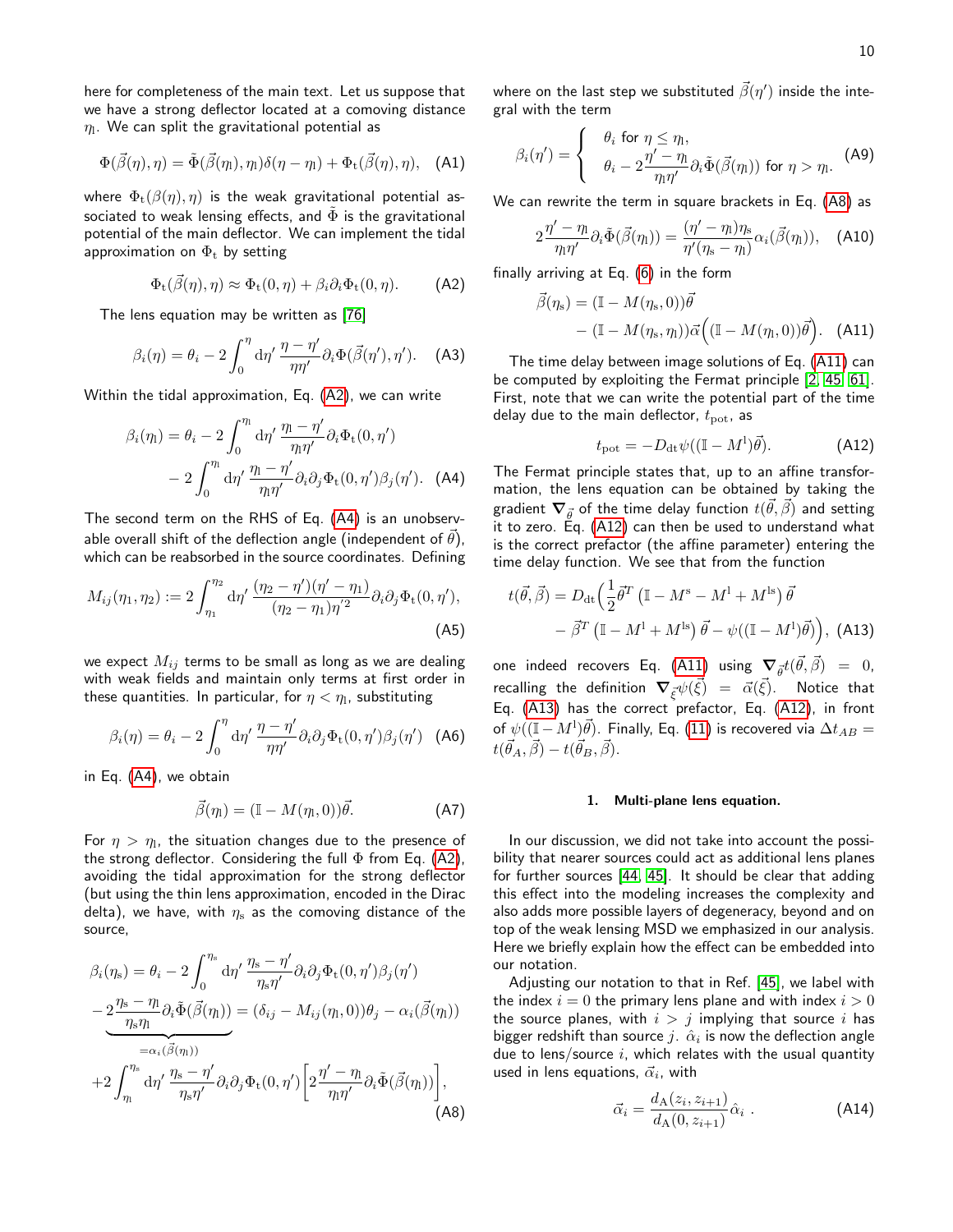With this, we can write the multi-plane lens equation as

$$
\vec{\beta}_i = (\mathbb{I} - M(\eta_i, 0))\vec{\theta} - \sum_{j=0}^{i-1} (\mathbb{I} - M(\eta_i, \eta_j)) C_{ji} \vec{\alpha}_j (\vec{\beta}_j),
$$
\n(A15)

where  $M(\eta_i,\eta_j)$  is defined in Eq. [\(A5\)](#page-9-7) and where  $C_{ji}$  is the generalization of the factor in Eq. [\(4\)](#page-2-0) coming from the definition Eq. [\(A14\)](#page-9-8),

$$
C_{ji} := \frac{d_{\mathcal{A}}(z_j, z_i) d_{\mathcal{A}}(0, z_{j+1})}{d_{\mathcal{A}}(0, z_i) d_{\mathcal{A}}(z_j, z_{j+1})}.
$$
 (A16)

To incorporate these results into our discussion in the main text, one only needs to add to the MSD of Eqs. [\(14,](#page-3-1) [15\)](#page-3-1) the further requirement (for  $i > 1$ )

$$
\sum_{j=1}^{i-1} (\mathbb{I} - M^{\lambda}(\eta_i, \eta_j)) C_{ji} \vec{\alpha}_j^{\lambda} (\vec{\beta}_j^{\lambda})
$$
  
=  $\lambda \sum_{j=1}^{i-1} (\mathbb{I} - M(\eta_i, \eta_j)) C_{ji} \vec{\alpha}_j (\vec{\beta}_j^{\lambda}/\lambda).$  (A17)

This is a stretch of the argument in  $\vec{\alpha}_j$  along with an over-all rescaling of  $\vec{\alpha}_j$  and/or  $M(\eta_i, \eta_j)$ .

#### <span id="page-10-0"></span>Appendix B: Cosmological external convergence

The cosmological external convergence between comoving distance  $\eta_1$  and  $\eta_2 > \eta_1$  in the direction  $\hat{n}$  on the sky can be written as (see Ref [\[40\]](#page-14-22) and Eq. [\(A5\)](#page-9-7)):

$$
\kappa(\eta_2, \eta_1; \hat{n}) = \frac{3H_0^2 \Omega_{\rm m}}{2} \int d\eta \, q_{21}(\eta) \delta(\hat{n}, \eta), \tag{B1}
$$

$$
q_{ij}(\eta) := \Theta(\eta - \eta_j)\Theta(\eta_i - \eta) \frac{(\eta_i - \eta)(\eta - \eta_j)}{\eta_i - \eta_j} (1 + z(\eta)),
$$
\n(B2)

where  $\delta(\hat{n}, \eta)$  is the matter overdensity at  $\vec{x} = \eta \hat{n}$ ,

$$
\eta(z) = \frac{1}{H_0} \int_0^z \frac{\mathrm{d}z'}{\sqrt{\Omega_\Lambda + \Omega_\text{m}(1+z')^3}} \tag{B3}
$$

is our comoving distance to the shell at  $z$ , and we have neglected 3-curvature and radiation in the cosmic energy budget.

To calculate RMS differential convergence,  $\sqrt{\langle\delta\kappa_i^2\rangle}$ , we need to evaluate mixed correlation terms of the form

$$
\langle \kappa(\eta_i, \eta_j; \hat{n}) \kappa(\eta_l, \eta_m; \hat{n}') \rangle = \frac{9H_0^4 \Omega_{\mathsf{m},0}^2}{4} \int d\eta \int d\eta' \quad \text{(B4)}
$$

$$
\times q_{ij}(\eta) q_{lm}(\eta') \langle \delta(\hat{n}, \eta) \delta(\hat{n}', \eta') \rangle.
$$

Passing to Fourier space, and using the power spectrum

$$
\langle \delta(\vec{n},\eta)\delta(\vec{n}',\eta')\rangle = (2\pi)^3 \delta(\vec{k}+\vec{k}')P_\delta(k,\eta,\eta'), \quad \text{(B5)}
$$

we arrive at

$$
\langle \kappa(\eta_i, \eta_j; \hat{n}) \kappa(\eta_l, \eta_m; \hat{n}') \rangle = \frac{9H_0^4 \Omega_{\mathsf{m},0}^2}{4} \int d\eta \int d\eta' \tag{B6}
$$

$$
\times q_{ij}(\eta) q_{lm}(\eta') \int \frac{d^3k}{(2\pi)^3} P_\delta(k, \eta, \eta') e^{-i\vec{k}(\eta \hat{n} - \eta' \hat{n}')}.
$$

The typical angular separation of multiply-lensed sources in galaxy lensing campaigns is in the ballpark of arcseconds. This means that the proper transverse distance between the relevant geodesics is smaller than  $\sim$  10 kpc, which is a small separation w.r.t LSS. In the following, we will therefore compute the cosmological correlators at the same line of sight,  $\hat{n} = \hat{n}'$ . With this simplification, the integral for the variance of differential convergence reads

$$
\langle (\kappa(\eta_l, \eta_m; \hat{n}) - \kappa(\eta_n, \eta_o; \hat{n}))^2 \rangle = \frac{9H_0^4 \Omega_{m,0}^2}{2(2\pi)^2} \int d\eta \int d\eta'
$$
  
 
$$
\times q_{lmno}(\eta, \eta') \int dk \, k^2 j_0(k(\eta - \eta')) P_\delta(k, \eta, \eta'), \tag{B7}
$$

with

<span id="page-10-3"></span>
$$
q_{lmno}(\eta, \eta') := q_{lm}(\eta)q_{lm}(\eta') + q_{no}(\eta)q_{no}(\eta')
$$
  
- 2q\_{lm}(\eta)q\_{no}(\eta'). (B8)

The quantities we are mostly interested in are

<span id="page-10-4"></span>
$$
\langle (\delta \kappa_{ij}^s)^2 \rangle = \langle (\kappa(\eta_i, 0; \hat{n}) - \kappa(\eta_j, 0; \hat{n}))^2 \rangle, \tag{B9}
$$

and

$$
\langle (\kappa^s)^2 \rangle = \frac{9H_0^4 \Omega_{m,0}^2}{2(2\pi)^2} \int d\eta \int d\eta' \tag{B10}
$$
  
 
$$
\times q_{\rm soso}(\eta, \eta') \int dk \, k^2 j_0(k(\eta - \eta')) P_\delta(k, \eta, \eta').
$$

(We remind the reader that the indices o,s denote observer, source respectively.) Analogous formulas hold for  $\left\langle (\delta\kappa_{ij}^{\rm ls})^2 \right\rangle$ and  $\left\langle (\kappa^{\mathrm{ls}})^2 \right\rangle$ ,  $\left\langle (\kappa^{\mathrm{l}})^2 \right\rangle$ . The line of sight integrals invoke the power spectrum of matter density perturbations  $\delta$ , computed at non-equal times  $\eta, \eta'$ . In Sec. [B 1](#page-10-1) we estimate these correlators using HALOFIT [\[77,](#page-15-21) [78\]](#page-15-22). Our numerical results, obtained through this computation, are illustrated in Fig. [1.](#page-2-2)

# <span id="page-10-1"></span>1. Evaluation using HALOFIT

The main difficulty in evaluating expressions for the variance of the external convergence is obtaining a reliable estimate of the non-equal time matter power spectrum  $P_\delta(k,\eta,\eta')^5$  $P_\delta(k,\eta,\eta')^5$ . This problem has been extensively studied

<span id="page-10-2"></span> $5$  We note that simply neglecting the unequal time contribution to the correlator can bring biases when discussing projection fields like external convergence [\[79\]](#page-15-23).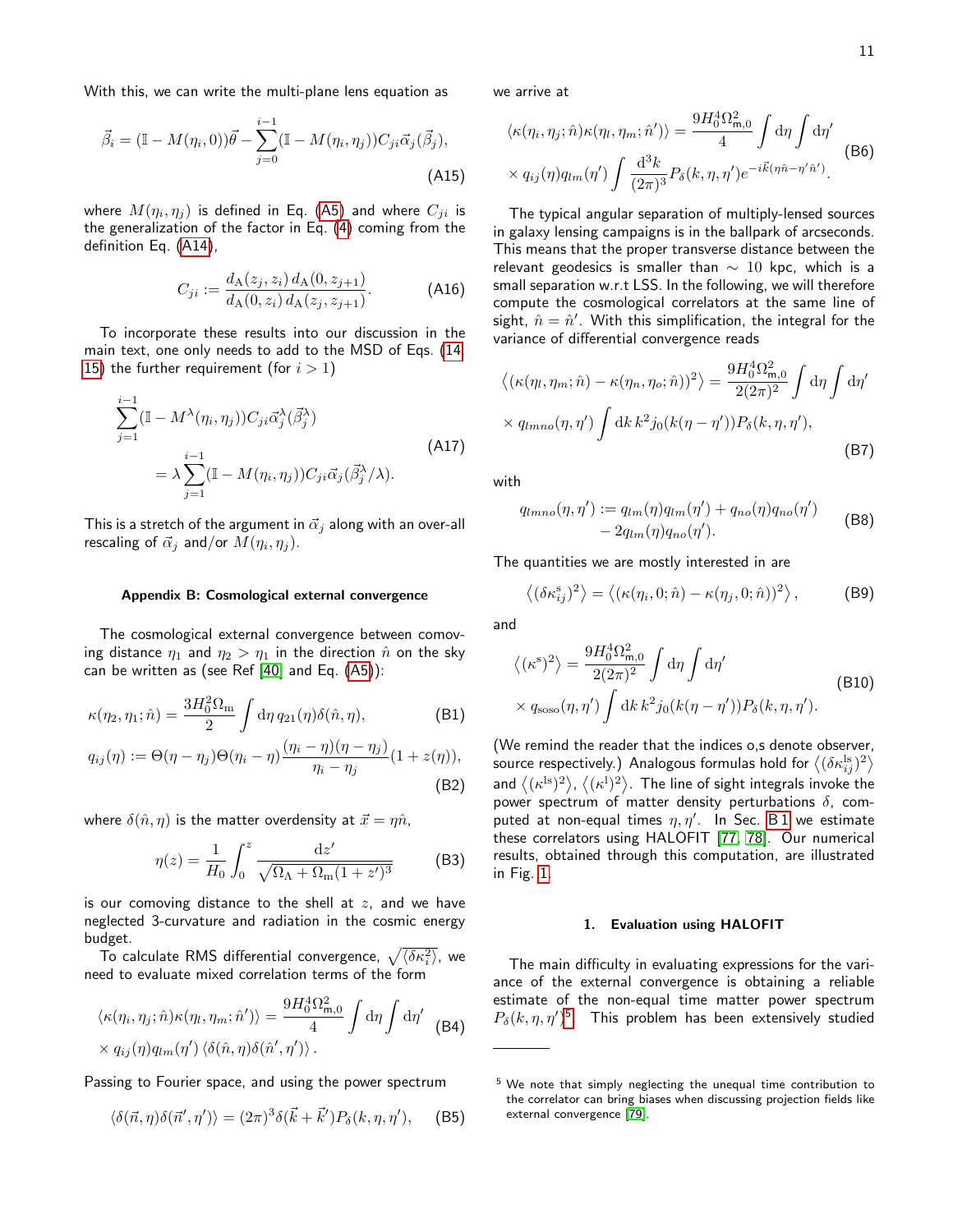in the literature, both analytically and numerically (see for instance [\[47–](#page-14-30)[51\]](#page-14-34) and references therein). The purpose of this section is to provide a simple, yet accurate enough analytical approximation to  $P_{\delta} (k,\eta,\eta^{\prime}),$  which can be used to easily estimate the typical magnitude of external convergence given the lens and sources configuration.

In linear theory, the non-equal time matter power spectrum is simply given by

<span id="page-11-2"></span>
$$
P_{\delta}(k, \eta, \eta') = D(\eta)D(\eta')P_{\text{lin}}(k) , \qquad \text{(B11)}
$$

where  $P_{\text{lin}}(k)$  is the liner power spectrum evaluated at redshift zero and  $D(\eta)$  is the linear theory growth factor. However, since a significant contribution to the external convergence comes from very nonlinear scales, the linear theory estimate is not reliable. Indeed, as we are going to see making comparison to the results from simulations with ray-tracing, the linear theory predictions significantly underestimate the variance of external convergence.

To get a more reliable theoretical estimate, one has to use the nonlinear matter power spectrum, which can be simply obtained using HALOFIT [\[77,](#page-15-21) [78\]](#page-15-22). Unfortunately, HALOFIT outputs the nonlinear power spectrum only at equal times. To extend this output to non-equal times requires some approximations. Inspired by the linear theory, the commonly used prescription is

<span id="page-11-1"></span>
$$
P_{\delta}(k,\eta,\eta') = \sqrt{P_{\delta}(k,\eta)P_{\delta}(k,\eta')}.
$$
 (B12)

We are going to argue that this and other similar approximations do not properly capture the non-equal time matter power spectrum on small scales. The reason is large bulk flows, which displace the dark matter particles by  $\mathcal{O}(10)$  Mpc. These large displacements exactly cancel for equal time correlation functions<sup>[6](#page-11-0)</sup>, due to the equivalence principle. However, for non-equal time correlation functions, the dark matter particles are displaced by different amounts, depending on times at which the density fields are evaluated. On scales smaller than  $\mathcal{O}(10)$  Mpc, this leads to exponential suppression of power in the non-equal time power spectrum. This important effect is not captured by Eq. [\(B12\)](#page-11-1).

In order to gain some intuition about how large displacements affect the non-equal time power spectrum, we can use Lagrangian perturbation theory. In this setup we have (with  $\vec{r}$  the Euclidean coordinate and  $\vec{q}$  the Lagrangian coordinate)

$$
1 + \delta(\vec{r}) = \int d^3q \,\delta(\vec{r} - \vec{q} - \vec{\psi}(\vec{q})), \qquad \text{(B13)}
$$

where  $\vec{\psi}$  is the displacement field

$$
\vec{r}(\vec{q},\eta) = \vec{q} + \vec{\psi}(\vec{q},\eta). \tag{B14}
$$

In Fourier space,

$$
\delta(\vec{k}) = \int d^3q \,\mathrm{e}^{-\mathrm{i}\vec{k}(\vec{q}+\vec{\psi})} \,. \tag{B15}
$$

Hence, we can write the two-point correlator as

$$
\left\langle \delta(\vec{k}, z_1) \delta(\vec{k}', z_2) \right\rangle = \int d^3q_1 \int d^3q_2
$$
  
 
$$
\times \left\langle e^{-i\vec{k}(\vec{q}_1 + \vec{\psi}_1)} e^{-i\vec{k}'(\vec{q}_2 + \vec{\psi}_2)} \right\rangle, \tag{B16}
$$

where we used the shorthand  $\vec{\psi_i} := \vec{\psi}(\vec{q_i},z_i).$  Using homogeneity and isotropy of the universe, we can write

$$
\left\langle \delta(\vec{k}, z_1) \delta(\vec{k}', z_2) \right\rangle = (2\pi)^3 \delta(\vec{k} + \vec{k}')
$$
  
 
$$
\times \int d^3q \, e^{-i\vec{q} \cdot \vec{k}} \left\langle e^{-i\vec{k}(\vec{\psi}(\vec{q}, z_2) - \vec{\psi}(0, z_1))} \right\rangle;
$$
 (B17)

which translates into the following formula for the non-equal time power spectrum

$$
P_{\delta}(k,\eta,\eta') = \int \mathrm{d}^3 q \,\mathrm{e}^{-\mathrm{i}\vec{q}\cdot\vec{k}} \left\langle \mathrm{e}^{-\mathrm{i}\vec{k}(\vec{\psi}(\vec{q},\eta')-\vec{\psi}(0,\eta))} \right\rangle. \tag{B18}
$$

Note that for two different times the relative displacement in the exponent can be large. For a large  $k$  (small scales) this implies that the contribution to the power spectrum becomes exponentially suppressed, as we argued at the beginning of this section.

We can calculate this exponential suppression a bit more explicitly. For this purpose we can focus on the simplest case of Zel'dovich approximation. The Zel'dovich displacement is simply given in terms of the linear density field as follows

$$
\vec{\psi}_\mathbf{Z}(\vec{q},\eta) = \int \frac{\mathrm{d}^3 k}{(2\pi)^3} e^{i\vec{k}\cdot\vec{q}} \frac{i\vec{k}}{k^2} \delta_{\text{lin}}(\vec{k},\eta) . \tag{B19}
$$

Using the cumulant theorem and assuming Gaussian initial conditions, the non-equal time Zel'dovich power spectrum is given by

$$
P_Z(k, \eta, \eta') = e^{-k^2 \Sigma^2 (D(\eta) - D(\eta'))^2/2} P_Z(k, \bar{\eta}), \quad \text{(B20)}
$$

where

$$
\Sigma^2 = \frac{1}{6\pi^2} \int_0^\infty dk \, P_{\text{lin}}(k, 0) \,, \tag{B21}
$$

 $P_Z(k, \eta)$  is the standard equal-time Zel'dovich power spectrum and we have defined  $D(\eta_1)D(\eta_2)=:D^2(\bar{\eta}),$  with  $\bar{\eta}$ an appropriate mean comoving distance which can be determined using the form of the linear growth factor  $D$ . The same result was obtained in [\[80\]](#page-15-24) (for a similar discussion see also [\[81\]](#page-15-25)).

One can show that the same exponential suppression remains going to higher orders in perturbation theory. However, beyond Zel'dovich approximation, the nonlinear spectra cannot be simply expressed through the equal time counterparts anymore. For instance, the general structure of the one-loop result can be written as

$$
P_{1-\text{loop}}(k,\eta,\eta') = e^{-k^2 \Sigma^2 (D(\eta) - D(\eta'))^2/2}
$$
  
× [P<sub>1-\text{loop}}(k,\bar{\eta}) + \delta P(k,\eta,\eta')] . (B22)</sub>

<span id="page-11-0"></span> $6$  Large displacements can have observable effects only for sharp features in the correlation functions. Baryon acoustic oscillation (BAO) peak is one such feature and large displacements lead to the spread of the BAO peak, or damping of the BAO wiggles in the power spectrum.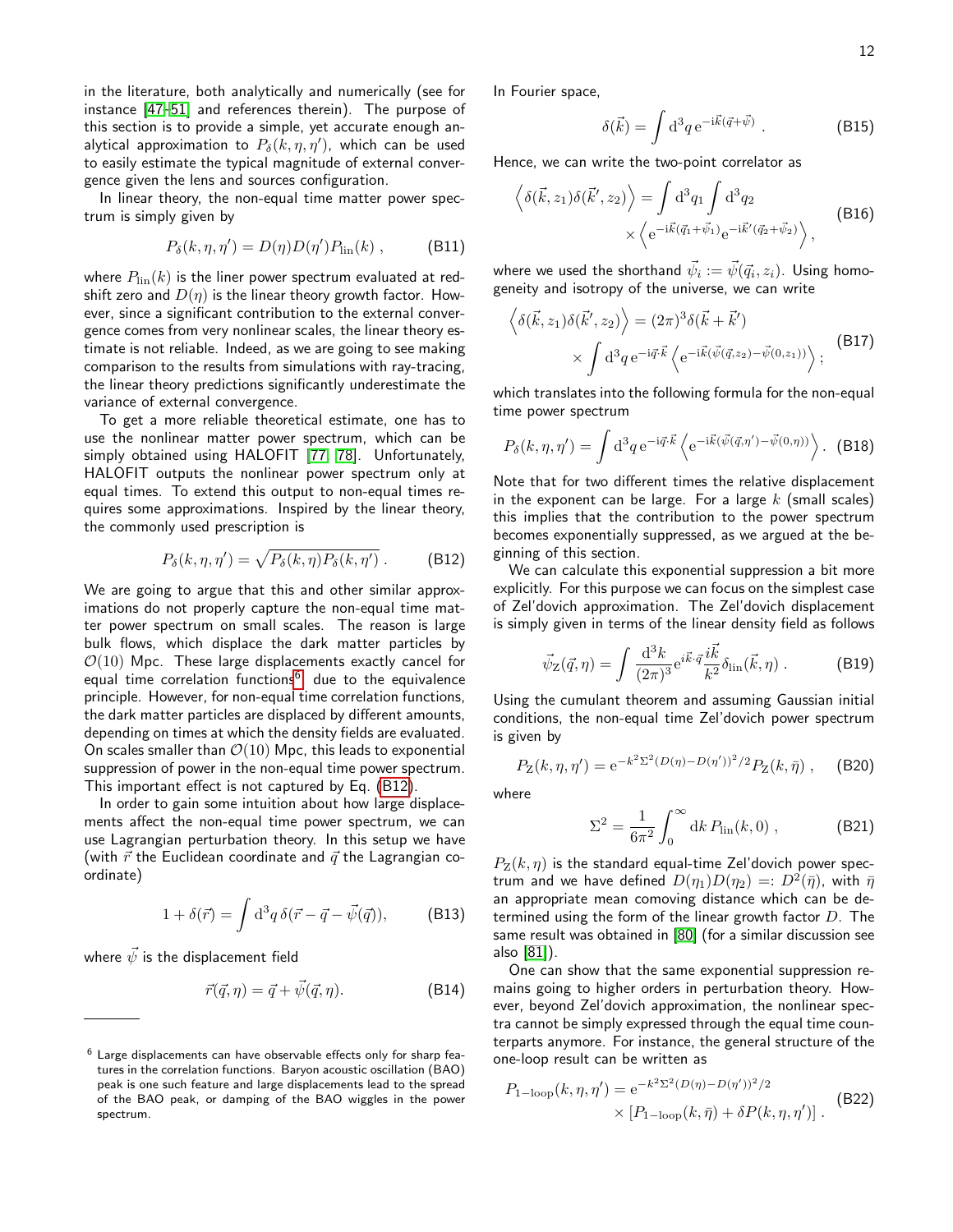The exact form of  $\delta P(k,\eta,\eta')$  is not important, but we know that it has two important properties. First, this correction is small in perturbation theory [\[82,](#page-15-26) [83\]](#page-15-27). Second,  $\delta P(k, \eta, \eta')$  vanishes for equal times. Therefore, we expect that the correction to the equal-time one-loop term in the square brackets is always small. Furthermore, given the expectation that  $P(k, \eta, \eta')$  is a smooth function of  $\eta$  and  $\eta'$ , when the two times are not equal, the exponential suppression at high  $k$  is always large enough to make any small mistake in the modeling of the nonlinear power spectrum insignificant.

Motivated by these results, we make the following ansatz for the non-equal time power spectrum

<span id="page-12-6"></span>
$$
P_{\delta}(k, \eta, \eta') = e^{-k^2 \Sigma^2 (D(\eta) - D(\eta'))^2/2} P_{\delta}(k, \bar{\eta}) . \tag{B23}
$$

This equation has the correct equal-time limit, on large scales (small  $k$ ) it reduces to the linear theory result given by Eq. [\(B11\)](#page-11-2), and on small scales it has the correct exponential suppression of power induced by the difference in magnitudes of large bulk flows at different redshift. The equal time power spectrum on the right hand side  $P_{\delta}(k, \bar{\eta})$  can be simply evaluated using the HALOFIT [\[77,](#page-15-21) [78\]](#page-15-22). Eq. [\(B23\)](#page-12-6) can be used in Eq. [\(B7\)](#page-10-3) to compute the differential external convergence variance. The highly oscillating integrand (due to the presence of the Bessel function  $j_0$ ) can be tamed by means of FFTlog techniques [\[75,](#page-15-19) [84\]](#page-15-28). Finally, we introduce a cut-off in the  $k$  integral at some  $k_{\text{cutoff}}$ . We choose  $k_{\text{cutoff}} = 10 \text{ Mpc}^{-1}$ , where individual galaxies and baryonic effects most likely lead to a breakdown of the HALOFIT result. Note that similar smoothing is implicitly used in the ray-tracing simulations when the gravitational potential is estimated from the distribution of matter. Changing  $k_{\text{cutoff}}$ by a factor of 2 up or down affects our results at the level of a few tens of percent, which is comparable to other theoretical uncertainties in our equations. In Sec. [B 2](#page-12-0) we compare the results of our calculations with results obtained in the literature using ray tracing techniques.

### <span id="page-12-1"></span><span id="page-12-0"></span>2. Comparison to ray-tracing results

TDCOSMO derives Bayesian priors for external convergence by using ray-tracing through the Millennium simulation [\[85\]](#page-15-29), on LOSs which are chosen to match the galaxy density observed in each strong lensing system of interest [\[6,](#page-12-7) [51,](#page-14-34) [86\]](#page-15-30). We can use these numerical results to compare with our analysis (Eq. [\(B10\)](#page-10-4)).

In Fig. [5](#page-13-0) and Tab. [I](#page-12-8) we compare our computation (linear, obtained using Eq. [\(B11\)](#page-11-2) for the power spectrum; and nonlinear, obtained using Eq. [\(B23\)](#page-12-6)) with ray tracing results from the TDCOSMO collaboration available [here.](https://github.com/TDCOSMO/hierarchy_analysis_2020_public/tree/master/TDCOSMO_sample/TDCOSMO_data) Fig. [6](#page-14-35) shows the results obtained in Ref. [\[51\]](#page-14-34) for the probability distribution of external convergence, averaging over all LOSs (that is, not restricting to fields containing strong lensing systems).

Our nonlinear analysis (incorporating HALOFIT and the non-equal time approximation) reproduces the variance in  $\kappa^s$ 

| System                      | $\sigma$ lin | $\sigma_{\rm halo fit}$ | $\sigma^{\text{TDCOSMO}}$ | $\kappa_{\rm ext}^{\rm TDCOSMO}$                          |
|-----------------------------|--------------|-------------------------|---------------------------|-----------------------------------------------------------|
| DES0408-5354                |              | 0.0109 0.0390           | 0.0380                    | $-0.0397_{-0.0242}^{+0.0421}$                             |
| HE0435-1223                 |              | 0.0088 0.0299           | 0.0342                    | $0.0040_{-0.0215}^{+0.0363}$                              |
| PG1115+080                  |              | 0.0089 0.0303           | 0.0330                    | $-0.0054_{-0.0209}^{+0.0358}$                             |
| SDSS1206+4332 0.0092 0.0313 |              |                         | 0.0410                    | $-0.0037_{-0.0215}^{+0.0402}$                             |
| B1608+656                   |              | 0.0076 0.0251           | 0.0903                    | $0.1026_{-0.0451}^{+0.0949}$                              |
| RXJ1131-1231                |              | 0.0037 0.0110           | 0.0433                    |                                                           |
| WFI2033-4723                |              | 0.0087 0.0295           | 0.0660                    | $0.0695^{+0.0480}_{-0.0260} \ 0.0591^{+0.0863}_{-0.0442}$ |

<span id="page-12-8"></span>TABLE I. Comparing our external convergence estimates with ray tracing results from the literature. We show the external convergence variance using linear theory (Eq. [\(B11\)](#page-11-2)) on the second column and non-linear approximation (Eq. [\(B23\)](#page-12-6)) on the third column. The ray tracing results from the TDCOSMO collaboration (available [here\)](https://github.com/TDCOSMO/hierarchy_analysis_2020_public/tree/master/TDCOSMO_sample/TDCOSMO_data) are shown in the last two columns ( $\kappa^{\mathrm{s}}$ variance on the fourth,  $\kappa^{\mathrm{s}}$  mean and the 16th and 86th percent quantiles on the fifth).

to within about 30% accuracy for the systems which have a mean value of  $\kappa^{\rm s}$  compatible with zero (first 4 systems in Tab. [I,](#page-12-8) top 4 panels in Fig. [5\)](#page-13-0). Some systems, however, are found in [\[51\]](#page-14-34) to be biased with a mean  $\kappa^{\rm s}$  that is significantly off zero (last 3 systems in Tab. [I,](#page-12-8) bottom 3 panels in Fig. [5\)](#page-13-0). This probably reflects excess structure along the LOS, typical of systems in crowded fields. For these systems, our calculation not only misses the bias, but also underestimates the spread in  $\kappa^{\rm s}$ , by up to a factor of  $\sim 4.$ Thus, indeed, the simplified computation from the previous section can only be used to provide a rough estimate of the magnitude of weak lensing effects, and ray tracing analyses on the lines of Refs. [\[51,](#page-14-34) [87](#page-15-31)[–89\]](#page-15-32) are probably mandatory on a system by system study.

- <span id="page-12-2"></span>[1] R. D. Blandford and R. Narayan, [Ann. Rev. Astron. Astro](http://dx.doi.org/10.1146/annurev.aa.30.090192.001523)phys. 30[, 311 \(1992\).](http://dx.doi.org/10.1146/annurev.aa.30.090192.001523)
- <span id="page-12-5"></span>[2] P. Schneider, J. Ehlers, and E. E. Falco, [Gravitational Lenses](http://dx.doi.org/10.1007/978-3-662-03758-4) (1992).
- [3] C. S. Kochanek, in Gravitational Lensing: Strong, Weak, and Micro [arXiv:1208.6010 \[astro-ph.CO\].](http://arxiv.org/abs/1208.6010) (2004) [arXiv:astro-ph/0407232.](http://arxiv.org/abs/astro-ph/0407232)
- <span id="page-12-3"></span>[4] T. Treu, [Ann. Rev. Astron. Astrophys.](http://dx.doi.org/10.1146/annurev-astro-081309-130924) 48, 87 (2010), [arXiv:1003.5567 \[astro-ph.CO\].](http://arxiv.org/abs/1003.5567)
- <span id="page-12-4"></span>[5] S. Refsdal, [Monthly Notices of the Royal](http://dx.doi.org/10.1093/mnras/128.4.307)

[Astronomical Society](http://dx.doi.org/10.1093/mnras/128.4.307) 128, 307 (1964), [https://academic.oup.com/mnras/article-](http://arxiv.org/abs/https://academic.oup.com/mnras/article-pdf/128/4/307/8073517/mnras128-0307.pdf)

[pdf/128/4/307/8073517/mnras128-0307.pdf.](http://arxiv.org/abs/https://academic.oup.com/mnras/article-pdf/128/4/307/8073517/mnras128-0307.pdf)

<span id="page-12-7"></span>[6] S. H. Suyu et al., [Astrophys. J.](http://dx.doi.org/10.1088/0004-637X/766/2/70) 766, 70 (2013),

- [7] T. Treu and P. J. Marshall, [Astron. Astrophys. Rev.](http://dx.doi.org/10.1007/s00159-016-0096-8) 24, 11 [\(2016\),](http://dx.doi.org/10.1007/s00159-016-0096-8) [arXiv:1605.05333 \[astro-ph.CO\].](http://arxiv.org/abs/1605.05333)
- [8] S. H. Suyu et al., [Mon. Not. Roy. Astron. Soc.](http://dx.doi.org/10.1093/mnras/stx483) 468, 2590 [\(2017\),](http://dx.doi.org/10.1093/mnras/stx483) [arXiv:1607.00017 \[astro-ph.CO\].](http://arxiv.org/abs/1607.00017)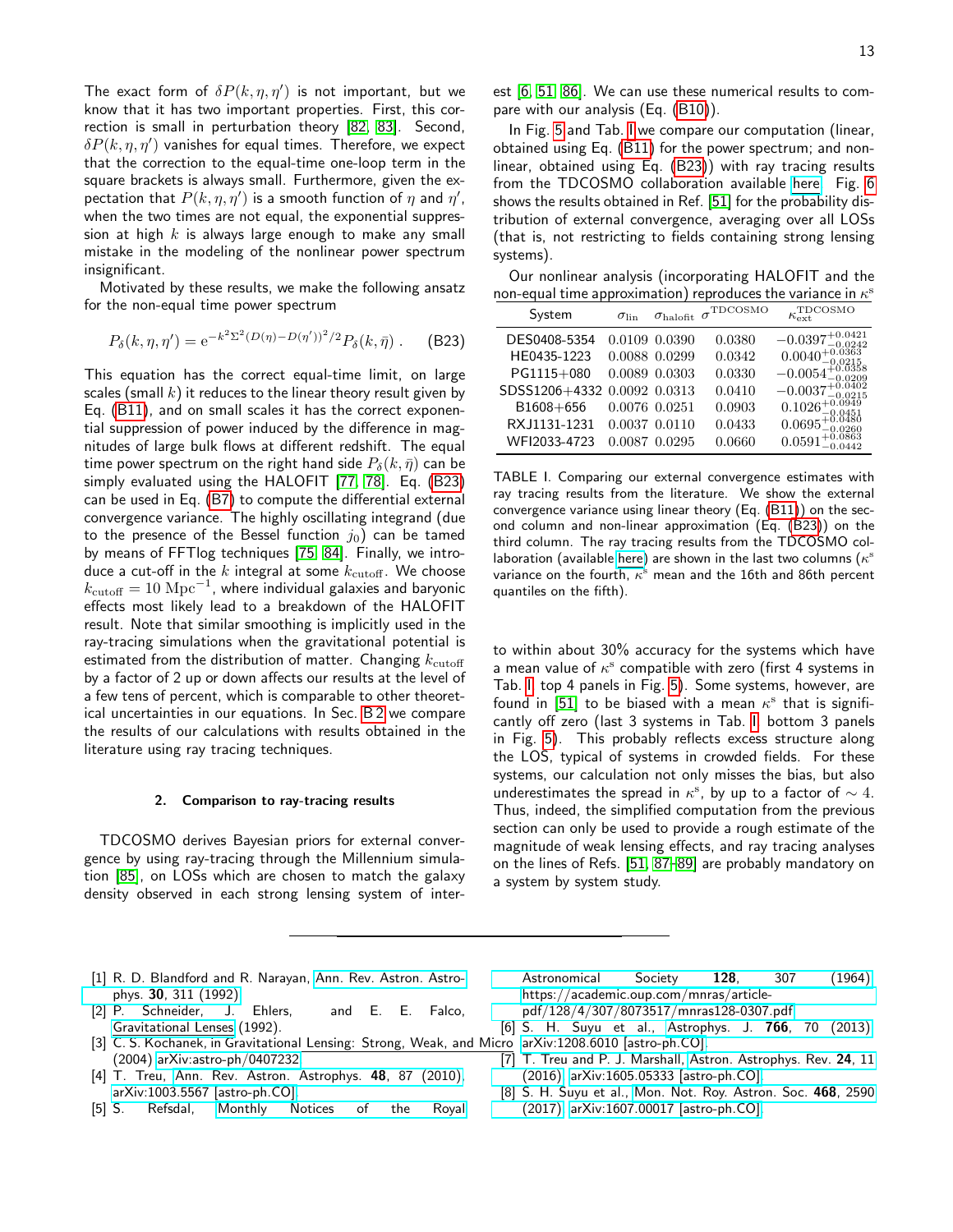

<span id="page-13-0"></span>FIG. 5. Comparing the probability distribution obtained in ray tracing [\[51\]](#page-14-34) (blue bar histograms) with our computation, in linear theory (solid orange) and with the non-linear approximation (solid green:  $k_{\rm cutoff}=10\;{\rm Mpc}^{-1}$ , dashed green:  $k_{\rm cutoff}=5\,{\rm and}\,20\;{\rm Mpc}^{-1}$ ). We remark that our results cannot reproduce the bias on the external convergence (nonzero mean seen in some of the blue bar histograms), since our computation is equivalent to an average over all LOSs, differently from the ray-tracing analysis TDCOSMO performs, which is calibrated to match the richness of the actual lensing systems. A fairer comparison between our computation and typical TDCOSMO results, obtained by averaging over many LOSs, is shown in Fig. [6.](#page-14-35) Code:  $\Omega$ .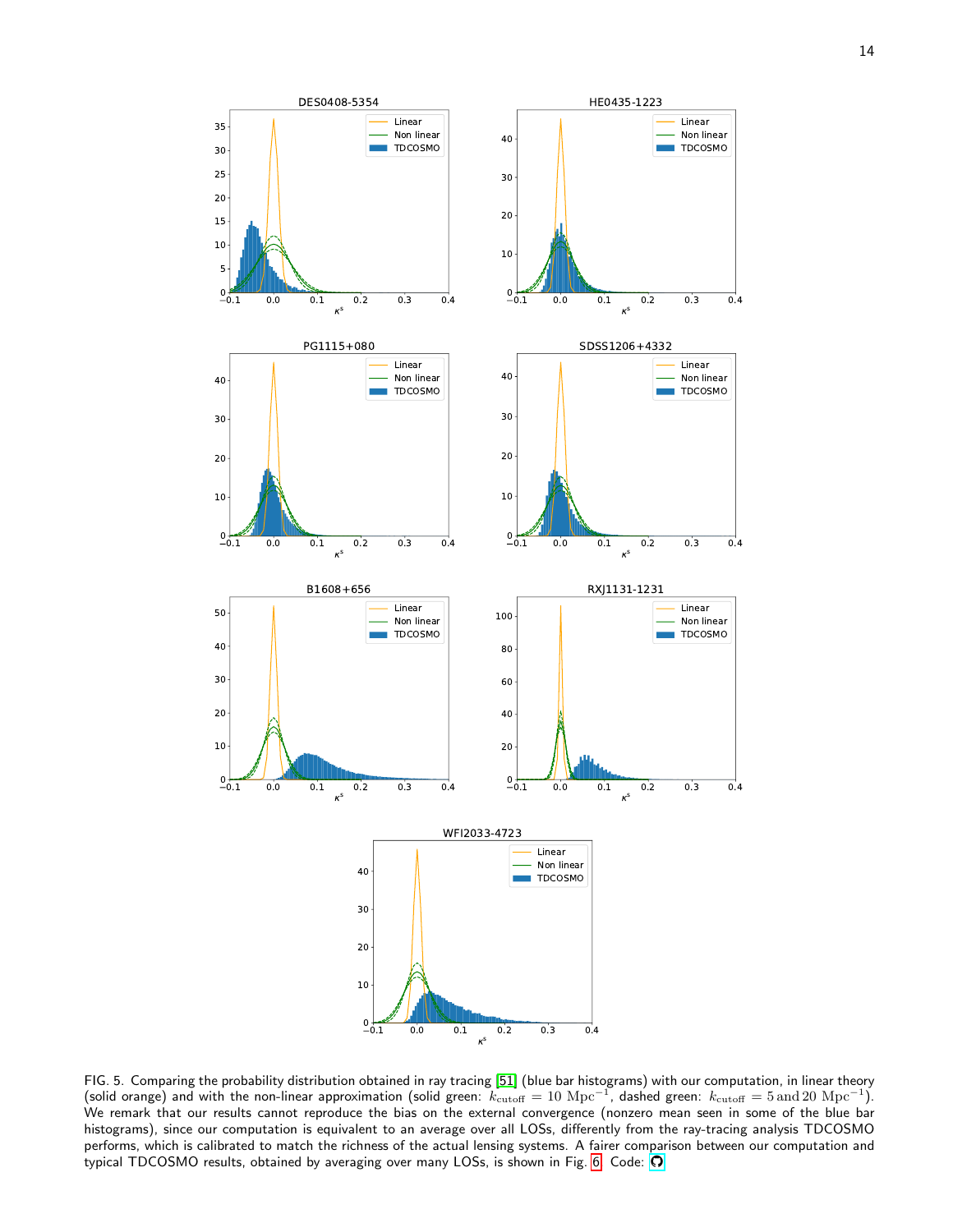

<span id="page-14-35"></span>FIG. 6. Comparing the distribution of the system B1608+656, when the average in the Millennium Simulation is done over all LOSs, with our estimates. Code:  $\Omega$ .

- <span id="page-14-0"></span>[9] C. Grillo, P. Rosati, S. H. Suyu, G. B. Caminha, A. Mercurio, and A. Halkola, [Astrophys. J.](http://dx.doi.org/ 10.3847/1538-4357/ab9a4c) 898, 87 (2020), [arXiv:2001.02232 \[astro-ph.CO\].](http://arxiv.org/abs/2001.02232)
- <span id="page-14-1"></span>[10] C. E. Rusu et al., [Mon. Not. Roy. Astron. Soc.](http://dx.doi.org/10.1093/mnras/stz3451) 498, 1440 [\(2020\),](http://dx.doi.org/10.1093/mnras/stz3451) [arXiv:1905.09338 \[astro-ph.CO\].](http://arxiv.org/abs/1905.09338)
- <span id="page-14-32"></span>[11] S. Birrer et al., [Mon. Not. Roy. Astron. Soc.](http://dx.doi.org/10.1093/mnras/stz200) 484, 4726 [\(2019\),](http://dx.doi.org/10.1093/mnras/stz200) [arXiv:1809.01274 \[astro-ph.CO\].](http://arxiv.org/abs/1809.01274)
- <span id="page-14-24"></span>[12] A. J. Shajib et al. (DES), [Mon. Not. Roy. Astron. Soc.](http://dx.doi.org/ 10.1093/mnras/staa828) 494, [6072 \(2020\),](http://dx.doi.org/ 10.1093/mnras/staa828) [arXiv:1910.06306 \[astro-ph.CO\].](http://arxiv.org/abs/1910.06306)
- [13] G. C. F. Chen et al., [Mon. Not. Roy. Astron. Soc.](http://dx.doi.org/10.1093/mnras/stz2547) 490, 1743 [\(2019\),](http://dx.doi.org/10.1093/mnras/stz2547) [arXiv:1907.02533 \[astro-ph.CO\].](http://arxiv.org/abs/1907.02533)
- [14] K. C. Wong et al., [Mon. Not. Roy. Astron. Soc.](http://dx.doi.org/10.1093/mnras/stz3094) 498, 1420 [\(2020\),](http://dx.doi.org/10.1093/mnras/stz3094) [arXiv:1907.04869 \[astro-ph.CO\].](http://arxiv.org/abs/1907.04869)
- <span id="page-14-2"></span>[15] M. Millon et al., [Astron. Astrophys.](http://dx.doi.org/10.1051/0004-6361/201937351) **639**, A101 (2020), [arXiv:1912.08027 \[astro-ph.CO\].](http://arxiv.org/abs/1912.08027)
- <span id="page-14-3"></span>[16] A. G. Riess, S. Casertano, W. Yuan, L. M. Macri, and D. Scolnic, [Astrophys. J.](http://dx.doi.org/10.3847/1538-4357/ab1422) 876, 85 (2019), [arXiv:1903.07603](http://arxiv.org/abs/1903.07603) [\[astro-ph.CO\].](http://arxiv.org/abs/1903.07603)
- <span id="page-14-33"></span>[17] L. Verde, T. Treu, and A. G. Riess, [Nature Astron.](http://dx.doi.org/10.1038/s41550-019-0902-0) 3, 891 [\(2019\),](http://dx.doi.org/10.1038/s41550-019-0902-0) [arXiv:1907.10625 \[astro-ph.CO\].](http://arxiv.org/abs/1907.10625)
- <span id="page-14-4"></span>[18] E. Di Valentino, O. Mena, S. Pan, L. Visinelli, W. Yang, A. Melchiorri, D. F. Mota, A. G. Riess, and J. Silk, [Class.](http://dx.doi.org/10.1088/1361-6382/ac086d) Quant. Grav. 38[, 153001 \(2021\),](http://dx.doi.org/10.1088/1361-6382/ac086d) [arXiv:2103.01183 \[astro](http://arxiv.org/abs/2103.01183)[ph.CO\].](http://arxiv.org/abs/2103.01183)
- <span id="page-14-5"></span>[19] T. Treu et al. (DES), [Mon. Not. Roy. Astron. Soc.](http://dx.doi.org/ 10.1093/mnras/sty2329) 481, [1041 \(2018\),](http://dx.doi.org/ 10.1093/mnras/sty2329) [arXiv:1808.04838 \[astro-ph.CO\].](http://arxiv.org/abs/1808.04838)
- [20] D. J. Bacon et al. (SKA), [Publ. Astron. Soc. Austral.](http://dx.doi.org/ 10.1017/pasa.2019.51) 37, [e007 \(2020\),](http://dx.doi.org/ 10.1017/pasa.2019.51) [arXiv:1811.02743 \[astro-ph.CO\].](http://arxiv.org/abs/1811.02743)
- <span id="page-14-6"></span>[21] A. Blanchard et al. (Euclid), [Astron. Astrophys.](http://dx.doi.org/10.1051/0004-6361/202038071) 642, A191 [\(2020\),](http://dx.doi.org/10.1051/0004-6361/202038071) [arXiv:1910.09273 \[astro-ph.CO\].](http://arxiv.org/abs/1910.09273)
- <span id="page-14-7"></span>[22] P. A. Abell et al. (LSST Science, LSST Project), (2009), [arXiv:0912.0201 \[astro-ph.IM\].](http://arxiv.org/abs/0912.0201)
- <span id="page-14-8"></span>[23] M. Oguri and P. J. Marshall, [Mon. Not. Roy. Astron. Soc.](http://dx.doi.org/10.1111/j.1365-2966.2010.16639.x) 405[, 2579 \(2010\),](http://dx.doi.org/10.1111/j.1365-2966.2010.16639.x) [arXiv:1001.2037 \[astro-ph.CO\].](http://arxiv.org/abs/1001.2037)
- <span id="page-14-26"></span>[24] K. Liao et al., Astrophys. J. 800[, 11 \(2015\),](http://dx.doi.org/10.1088/0004-637X/800/1/11) [arXiv:1409.1254 \[astro-ph.IM\].](http://arxiv.org/abs/1409.1254)
- <span id="page-14-9"></span>[25] B. M. Dobke, L. J. King, C. D. Fassnacht, and M. W.

Auger, [Mon. Not. Roy. Astron. Soc.](http://dx.doi.org/10.1111/j.1365-2966.2009.14873.x) 397, 311 (2009), [arXiv:0904.1437 \[astro-ph.CO\].](http://arxiv.org/abs/0904.1437)

- <span id="page-14-10"></span>[26] J. P. Gardner et al., [Space Sci. Rev.](http://dx.doi.org/10.1007/s11214-006-8315-7) 123, 485 (2006), [arXiv:astro-ph/0606175.](http://arxiv.org/abs/astro-ph/0606175)
- <span id="page-14-11"></span>[27] S. Birrer and T. Treu, [Astron. Astrophys.](http://dx.doi.org/10.1051/0004-6361/202039179) 649, A61 (2021), [arXiv:2008.06157 \[astro-ph.CO\].](http://arxiv.org/abs/2008.06157)
- <span id="page-14-12"></span>[28] A. Yıldırım, S. H. Suyu, G. C. F. Chen, and E. Komatsu, (2021), [arXiv:2109.14615 \[astro-ph.CO\].](http://arxiv.org/abs/2109.14615)
- <span id="page-14-13"></span>[29] C. S. Kochanek, [Astrophys. J.](http://dx.doi.org/10.1086/170057) 373, 354 (1991).
- <span id="page-14-19"></span>[30] C. S. Kochanek, [Astrophys. J.](http://dx.doi.org/10.1086/342476) 578, 25 (2002), [arXiv:astro](http://arxiv.org/abs/astro-ph/0205319)[ph/0205319.](http://arxiv.org/abs/astro-ph/0205319)
- [31] J. Liesenborgs and S. De Rijcke, [Mon. Not. Roy. Astron.](http://dx.doi.org/10.1111/j.1365-2966.2012.21751.x) Soc. 425[, 1772 \(2012\),](http://dx.doi.org/10.1111/j.1365-2966.2012.21751.x) [arXiv:1207.4692 \[astro-ph.CO\].](http://arxiv.org/abs/1207.4692)
- <span id="page-14-20"></span>[32] Schneider, Peter and Sluse, Dominique, A&A 559[, A37](http://dx.doi.org/ 10.1051/0004-6361/201321882) [\(2013\).](http://dx.doi.org/ 10.1051/0004-6361/201321882)
- <span id="page-14-14"></span>[33] C. S. Kochanek, [Mon. Not. Roy. Astron. Soc.](http://dx.doi.org/10.1093/mnras/staa4033) 501, 5021 [\(2021\),](http://dx.doi.org/10.1093/mnras/staa4033) [arXiv:2003.08395 \[astro-ph.CO\].](http://arxiv.org/abs/2003.08395)
- <span id="page-14-15"></span>[34] N. Aghanim et al. (Planck), [Astron. Astrophys.](http://dx.doi.org/10.1051/0004-6361/201833880) 641, A1 [\(2020\),](http://dx.doi.org/10.1051/0004-6361/201833880) [arXiv:1807.06205 \[astro-ph.CO\].](http://arxiv.org/abs/1807.06205)
- [35] G. D'Amico, J. Gleyzes, N. Kokron, K. Markovic, L. Sen-atore, P. Zhang, F. Beutler, and H. Gil-Marín, [JCAP](http://dx.doi.org/ 10.1088/1475-7516/2020/05/005) 05, [005 \(2020\),](http://dx.doi.org/ 10.1088/1475-7516/2020/05/005) [arXiv:1909.05271 \[astro-ph.CO\].](http://arxiv.org/abs/1909.05271)
- <span id="page-14-16"></span>[36] M. M. Ivanov, M. Simonović, and M. Zaldarriaga, [JCAP](http://dx.doi.org/10.1088/1475-7516/2020/05/042) 05[, 042 \(2020\),](http://dx.doi.org/10.1088/1475-7516/2020/05/042) [arXiv:1909.05277 \[astro-ph.CO\].](http://arxiv.org/abs/1909.05277)
- <span id="page-14-17"></span>[37] K. Blum, E. Castorina, and M. Simonović, [Astrophys. J.](http://dx.doi.org/10.3847/2041-8213/ab8012) Lett. 892[, L27 \(2020\),](http://dx.doi.org/10.3847/2041-8213/ab8012) [arXiv:2001.07182 \[astro-ph.CO\].](http://arxiv.org/abs/2001.07182)
- <span id="page-14-18"></span>[38] S. Birrer et al., [Astron. Astrophys.](http://dx.doi.org/10.1051/0004-6361/202038861) 643, A165 (2020), [arXiv:2007.02941 \[astro-ph.CO\].](http://arxiv.org/abs/2007.02941)
- <span id="page-14-21"></span>[39] E. E. Falco, M. V. Gorenstein, and I. I. Shapiro, [Astrophys.](http://dx.doi.org/10.1086/184422) J. Lett. 289[, L1 \(1985\).](http://dx.doi.org/10.1086/184422)
- <span id="page-14-22"></span>[40] M. Bartelmann and P. Schneider, [Phys. Rept.](http://dx.doi.org/10.1016/S0370-1573(00)00082-X) 340, 291 [\(2001\),](http://dx.doi.org/10.1016/S0370-1573(00)00082-X) [arXiv:astro-ph/9912508.](http://arxiv.org/abs/astro-ph/9912508)
- <span id="page-14-23"></span>[41] N. Kaiser and G. Squires, [Astrophys. J.](http://dx.doi.org/10.1086/172297) 404, 441 (1993).
- <span id="page-14-25"></span>[42] T. E. Collett and M. W. Auger, [Mon. Not. Roy. Astron.](http://dx.doi.org/10.1093/mnras/stu1190) Soc. 443[, 969 \(2014\),](http://dx.doi.org/10.1093/mnras/stu1190) [arXiv:1403.5278 \[astro-ph.CO\].](http://arxiv.org/abs/1403.5278)
- <span id="page-14-27"></span>[43] R. Gavazzi, T. Treu, L. V. E. Koopmans, A. S. Bolton, L. A. Moustakas, S. Burles, and P. J. Marshall, [Astrophys.](http://dx.doi.org/ 10.1086/529541) J. 677[, 1046 \(2008\),](http://dx.doi.org/ 10.1086/529541) [arXiv:0801.1555 \[astro-ph\].](http://arxiv.org/abs/0801.1555)
- <span id="page-14-28"></span>[44] C. McCully, C. R. Keeton, K. C. Wong, and A. I. Zabludoff, [Mon. Not. Roy. Astron. Soc.](http://dx.doi.org/10.1093/mnras/stu1316) 443, 3631 (2014), [arXiv:1401.0197 \[astro-ph.CO\].](http://arxiv.org/abs/1401.0197)
- <span id="page-14-31"></span>[45] P. Schneider, [Astron. Astrophys.](http://dx.doi.org/10.1051/0004-6361/201424881) 624, A54 (2019), [arXiv:1409.0015 \[astro-ph.CO\].](http://arxiv.org/abs/1409.0015)
- <span id="page-14-29"></span>[46] P. Schneider, [Astron. Astrophys.](http://dx.doi.org/10.1051/0004-6361/201424450) **568**, L2 (2014), [arXiv:1406.6152 \[astro-ph.CO\].](http://arxiv.org/abs/1406.6152)
- <span id="page-14-30"></span>[47] C. R. Keeton, C. S. Kochanek, and U. Seljak, [Astrophys.](http://dx.doi.org/10.1086/304172) J. 482[, 604 \(1997\),](http://dx.doi.org/10.1086/304172) [arXiv:astro-ph/9610163.](http://arxiv.org/abs/astro-ph/9610163)
- [48] G. P. Holder and P. L. Schechter, [Astrophys. J.](http://dx.doi.org/10.1086/374688) 589, 688 [\(2003\),](http://dx.doi.org/10.1086/374688) [arXiv:astro-ph/0209532.](http://arxiv.org/abs/astro-ph/0209532)
- [49] N. Dalal and C. R. Watson, (2004), [arXiv:astro](http://arxiv.org/abs/astro-ph/0409483)[ph/0409483.](http://arxiv.org/abs/astro-ph/0409483)
- [50] I. Momcheva, K. A. Williams, C. R. Keeton, and A. I. Zabludoff, Astrophys. J. 641[, 169 \(2006\),](http://dx.doi.org/10.1086/500382) [arXiv:astro](http://arxiv.org/abs/astro-ph/0511594)[ph/0511594.](http://arxiv.org/abs/astro-ph/0511594)
- <span id="page-14-34"></span>[51] S. H. Suyu, P. J. Marshall, M. W. Auger, S. Hilbert, R. D. Blandford, L. V. E. Koopmans, C. D. Fassnacht, and T. Treu, [Astrophys. J.](http://dx.doi.org/ 10.1088/0004-637X/711/1/201) 711, 201 (2010), [arXiv:0910.2773](http://arxiv.org/abs/0910.2773) [\[astro-ph.CO\].](http://arxiv.org/abs/0910.2773)
- [52] C. E. Rusu, C. D. Fassnacht, D. Sluse, S. Hilbert, K. C. Wong, K.-H. Huang, S. H. Suyu, T. E. Collett, P. J. Marshall, T. Treu, and L. V. E. Koopmans, [Mon. Not. R.](http://dx.doi.org/ 10.1093/mnras/stx285) Astron. Soc. 467[, 4220 \(2017\),](http://dx.doi.org/ 10.1093/mnras/stx285) [arXiv:1607.01047 \[astro](http://arxiv.org/abs/1607.01047)[ph.GA\].](http://arxiv.org/abs/1607.01047)
- [53] K. C. Wong, A. Sonnenfeld, J. H. H. Chan, C. E. Rusu,